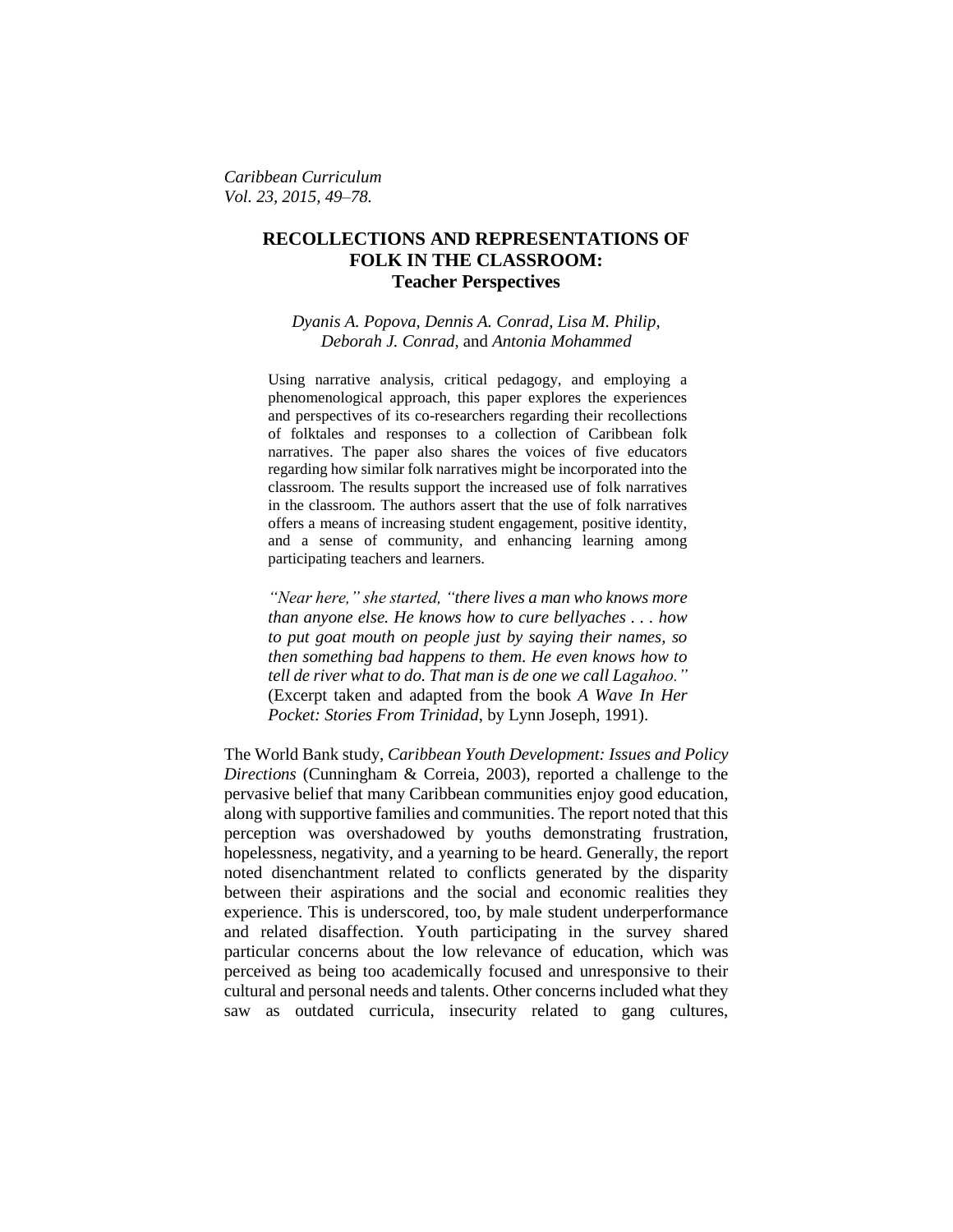homosexuality, ineffective teachers, school stigmatization, and peer pressure.

The Inter-American Development Bank (IDB, 2014) identified at-risk youth as an urgent challenge facing Caribbean policymakers and educators. Catalysts include the lack of opportunities at, or a sense of community with, educational institutions; weak or absent relationships with adults; poverty; and negative cultural values. Evidence of these concerns is apparent in absenteeism, low academic performance, crime, delinquency, and violence in school or involving school-aged children. The IDB identified several promising responses to this situation, including basic approaches like a seamless early childhood/primary education system in Trinidad and Tobago; the Primary Education Support Project (PESP); and the Basic Education, Access, and Management Support (BEAMS) programmes in Jamaica and Guyana. With regard to at-risk youth, the report acknowledges the positive contributions of the Youth Development Programme and Citizen Security Programme in Jamaica and Trinidad, respectively.

Within this context of distracted, at-risk youth, culturally responsive teaching and critical pedagogy offer hope and a means of engaging students in the broader understanding of education as going beyond highstakes assessment. Students need to be able to locate and express their voices through more student-centric, culturally responsive curricula, which incorporate accessible socially relevant local resources and allow multiple forms of engagement and expression (Accioly de Amorim, 2009; Conrad, Forteau-Jaikaransingh, & Popova, 2013; Freire, 1970).

Teachers are the main facilitators in engaging at-risk youth. Despite legitimate concerns for upgrading their professional preparation, worth, and benefits, there is a positive correlation between high-performing, engaged students with high-performing learning communities and professional highly effective teachers.

Conrad et al. (2013) propose the use of student-centred, culturally responsive pedagogy incorporating the folk traditions. As with other localized oral traditions like rapso, folklore, including folktales, can incorporate culturally and socially relevant curricula, accessible resources, multiple forms of engagement and expression, and performance, thus creating opportunities for enhanced relationships

In the report on Engaging Youth at Risk (Trinidad and Tobago. Committee on Young Males and Crime, 2013), popularly known as the *Ryan Report*, appeals were made to facilitate safe and smaller learning communities; more positive relationships among teachers, students, and families; empathetic and responsive teachers; and more personalized and engaging instruction through the arts*.*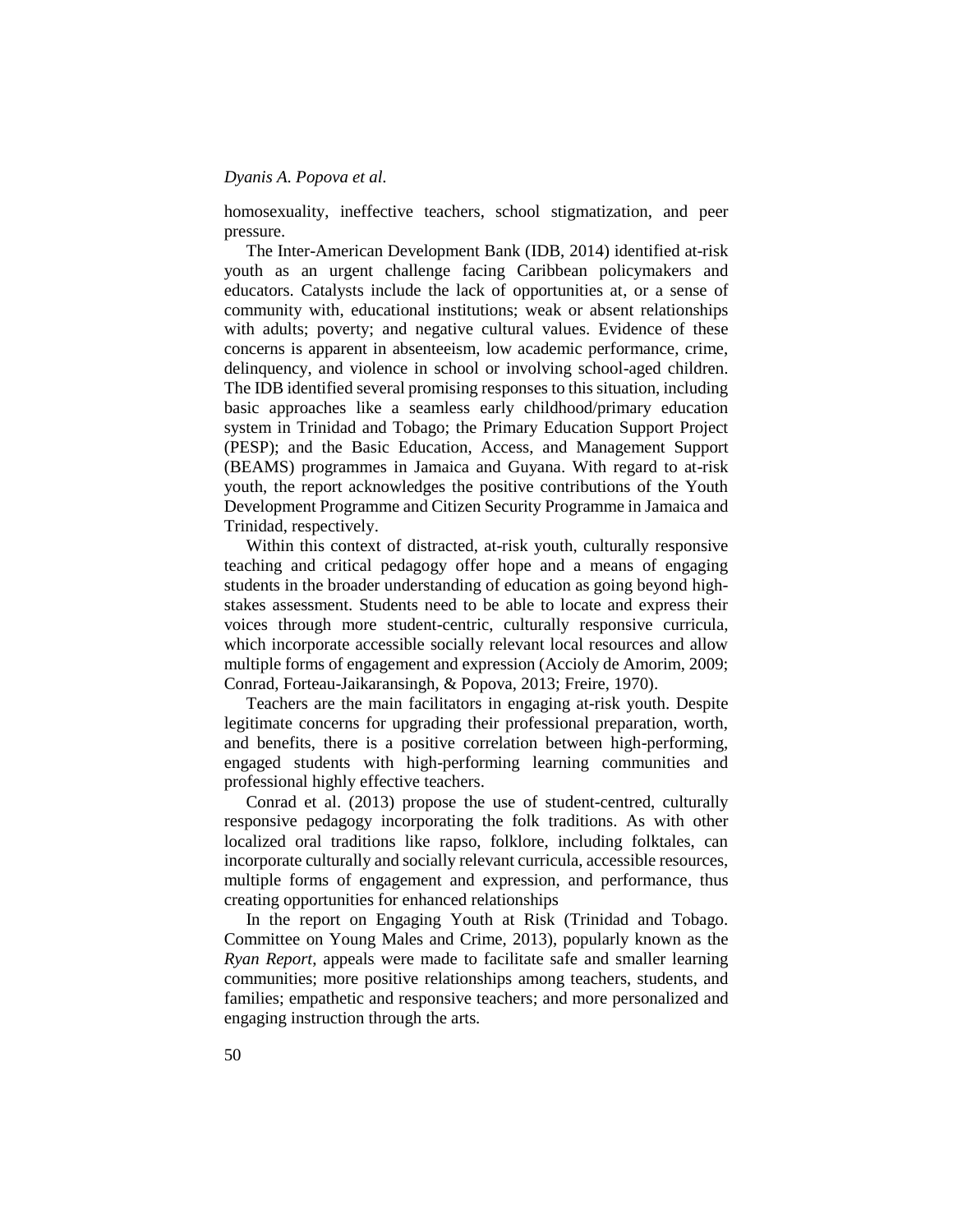The co-researchers of this study consider our experiences with, and the potential of using, folk narratives, lore, and tales of our folk. We ask ourselves "what does it mean for our teaching?" We share our experiences and the lessons learned, advocating for its relevance in the contemporary classroom. Further, through the *conversation* and stories shared, we anticipate an increased level of motivation for, and a commitment to, finding ways to integrate folklore through folk narratives in our pedagogy.

We assert that the use of folk narratives in our classrooms serves as an integral part of artistic expression and identity formation, which will improve teacher effectiveness and learner engagement and achievement. As a pedagogical tool, folk narratives should be used to foster a sense of cultural understanding and self-efficacy, promote social consciousness and justice, and explore power relationships and dynamics within our society.

#### **Theoretical Framework**

# **Folklore in the Caribbean Context**

Folklore is a belief system that includes songs, bush medicine, prayers, and folktales, all critical elements of culture and identity (Besson, 2011a). Folklore has a long and rich history, sharing and sustaining cultural traditions from generation to generation; serving as "the intersection of the personal and the public" (Santino, 2004, p. 371). Gencarella (2009) asserts that "folklore is not something that a folk *does*; rather, it is something that, in . . . doing, constitutes . . . folk, as both an immediate audience and a political category. [It] bears the capacity for pivotal contributions to critiques of power and dominant or oppressive moralities" (p. 173).

Caribbean folklore is full of compelling elements. Characters have strange names. Mystery and magic are used to explore the unexplainable or to resolve conflicts. Time is in the distant past. In folklore, old traditions and practices capture the unique social structure of the islands. Despite being an important subject of Caribbean scholarship, folklore has been marginalized within the literary tradition as perpetuating low-culture values. It is perceived to be undervalued and underutilized as a pedagogical tool and literary art form in the majority of schools (Anatol, 2000). Many of these traditions are unfamiliar to today's generation.

Folklore and its related narratives began as an oral tradition that retained social norms and cultural expressions across vast oceans; often representing social contradiction and revolt against colonialism and neocolonialism (Roldan-Santiago, 2005). Folklore, then, not only presents a record of local histories, but also has the potential to aid post-colonial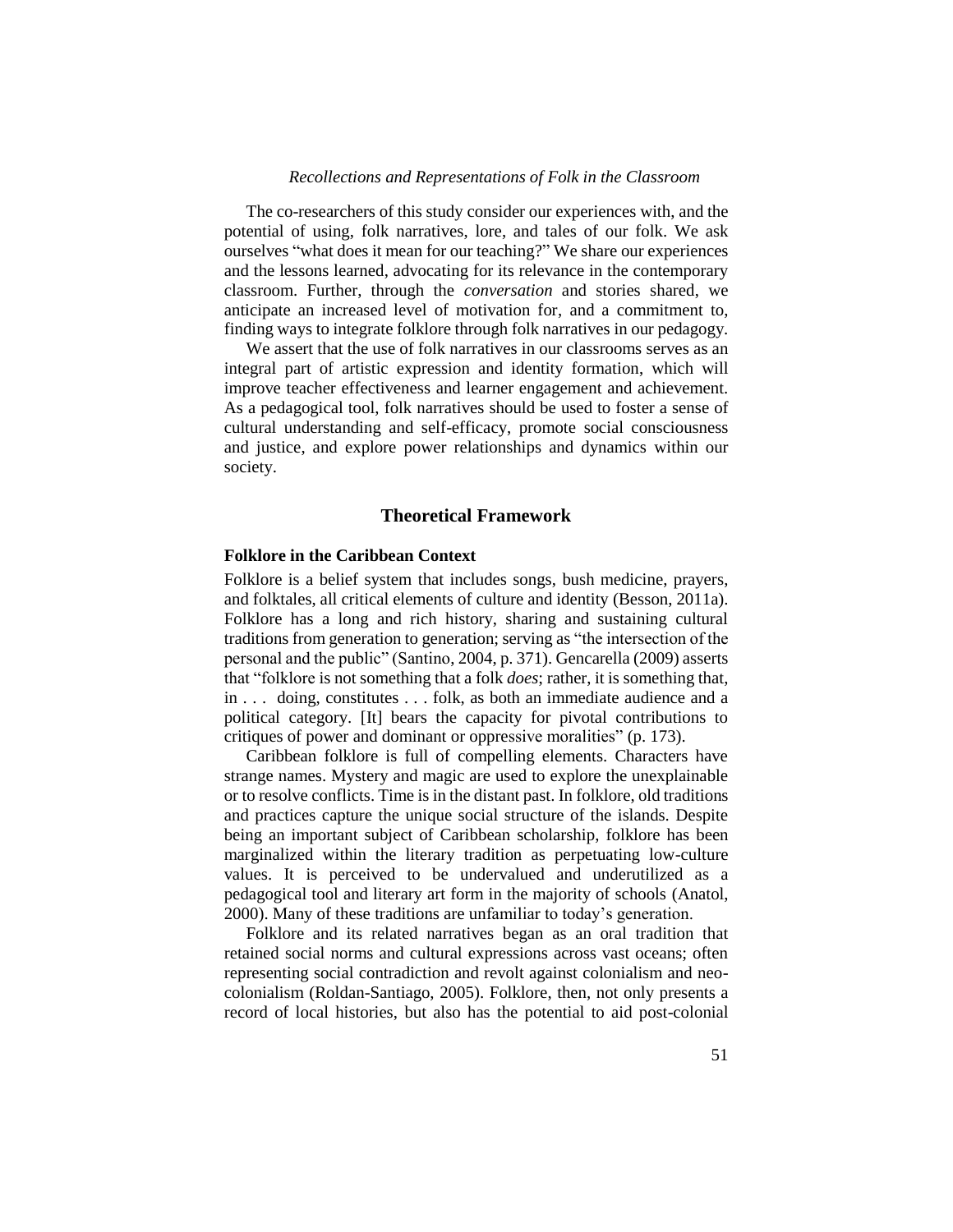youth as they develop their perspectives and positionalities as Caribbean adults.

Laden with superstitions and faith-based beliefs, folklore is extremely important to Caribbean communities (Henry, 2006), which owe many traditions and tales to a rich history of mixed cultures. Folklore might be described as a stable, cohesive mechanism, where traditional, often anonymous, communication is evidenced, imitated, and transmitted within and between generational groups. Besson (2011a), Hill (2007), and Henry (2006), among others, emphasize the importance of folklore to Caribbean communities, Henry notes and celebrates the contributions of J. D. Elder, a Trinbagonian anthropologist, who relates folklore to identity formation.

# **Folk Narratives**

A subsection of folklore involves its literary representations. These are referred to as folk- or prose-narratives (Bascom, 1965), and include folktales, literary renderings of folktales, and folk-referenced narratives.

*About folktales***.** Within and emergent from the oral traditions are fictional tales about people and/or animals that describe how the main characters cope with the events of everyday life. Folktales are often used to teach a lesson or explain the less explicable. Folktales are characterized by simple language, supernatural powers, readily recognizable problems, and conflicts. Many folktales do not have happy endings (although some do) in which good or desirable human qualities are represented and rewarded. Folktales specifically draw upon the oral traditions and experiences of the Caribbean people, colouring daily life, and as creative endeavours (Hill, 2007).

James-Williams (2011) contends that these storytelling traditions initially blended with or adopted the local Amerindian folklore, then amassed the traditions of other voluntary and involuntary immigrants as time went by. James-Williams argues, for example, that the mythical characters *Papa Bois* and *Mama Glo* are evidenced in Trinidad and Tobago's and South American cultures. Early migratory patterns by Amerindian tribes into Trinidad, colonization of African and East Indian peoples, and bricolage facilitated the continued existence of these folkloric characters:

Morphologically, the forest folklores of Trinidad and Tobago are close to those of South American native communities. Both sets of myths underscore the importance of the forest and water creatures, the presence of protector spirits (with similar features), and the presence of the hunter/fisherman as well as human/animal transformations. (James-Williams, p. 5)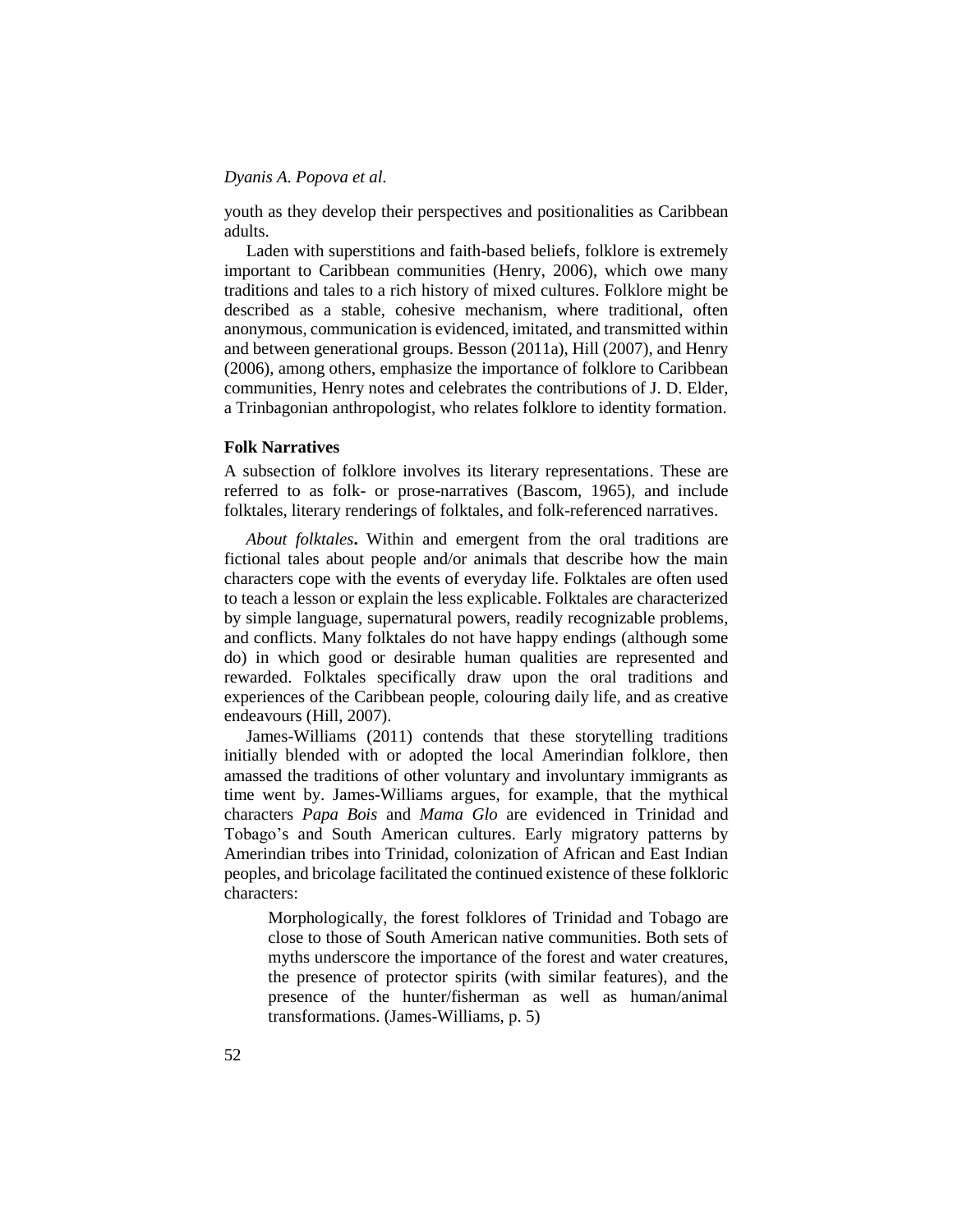Smith (2005) suggests that the folktale was a way for oppressed and colonized peoples, including slaves, to make sense of the experiences they endured. Maintaining their oral traditions helped to preserve cultural habits, norms, expectations, and other memories of the homelands; serving as acts of survival, resistance, and resilience. These *memories* were often ways that conquered or repressed peoples fought against their repressors; hiding messages and preserving cultural and social identity (Haynes, 2011).

For example, diverse manifestations of Anansi stories about the trickster spider and his animal friends, which originated on the African continent, have traversed the Americas and the Caribbean (Auld, 2007). The basic idea of the stories, their characters, and their lessons has stayed the same, with variations based on pertinent cultural aspects of the adopting community.

*Literary renderings of folktales*. These refer to attempts to represent folktales in literature. Often, the literary interpretation is a weakened reflection of the oral presentation, having had to suffer the efforts of translators and transcribers across languages over decades. Mbele (2000), referencing Knappert in Bertoncini (1989), asserts that much of what the African storyteller communicates to his audience cannot be caught and confined in a book. This is because all the characters of the drama are introduced with their own voices, which might be the snort of a wild pig or even the yawn of a lion. As such, many of the folktales we know are recreated stories. Still they are important representations of folktales.

*Folklore referenced narratives*. The efforts of Besson and Lovelace, where they refer and relate their key characters to elements of the folklore, reflect the second form of folk narratives addressed. These narratives provide opportunities for critical reflection and learning, connecting folklore with social mores, traditions, and the experiences of our diverse people.

Folk narratives, be these as folktales, folk renderings, or folk referenced, provide us with windows through which we can understand and explore our stories and identities.

#### **About the Folk Narratives**

As co-authors who were born and raised in Trinidad and Tobago, the coresearchers of this study have ready access to local stories and recollections. We acknowledge our folkloric tradition as including a wide array of mythical characters and creatures, reflecting the fact that the people came from many different cultures and from almost every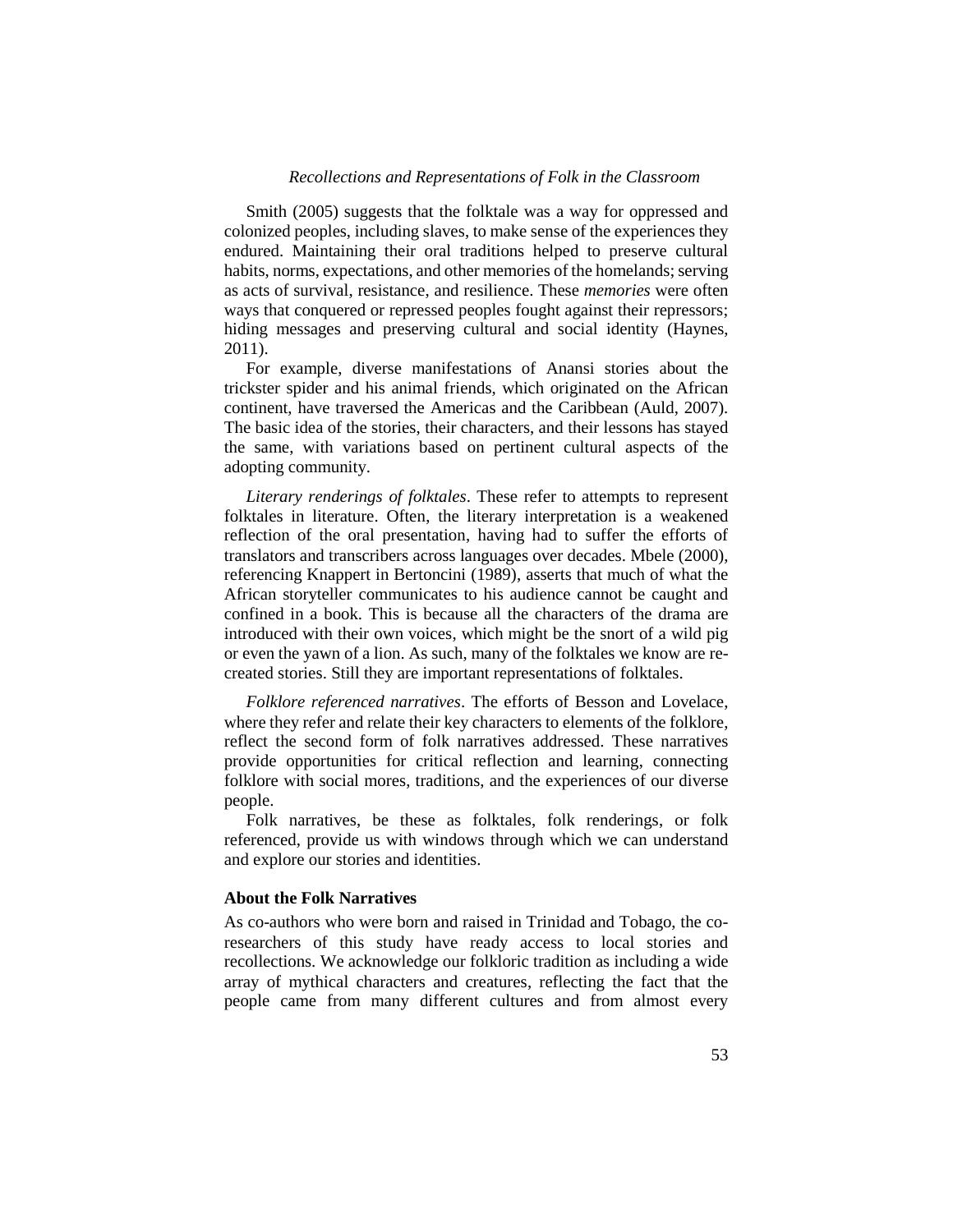continent. Together, the narratives form a truly unique combination of tales (Joseph, 1994). Many of these stories are embedded in the combined animist beliefs of West Africa, South America, and India, creating stories of survival, death, and everyday life. These tales can range from entertaining tales of mischief to exploring the role(s) of children in society (Joseph, 1994), and the socialization of particular community and cultural groups (Anatol, 2000).

Both Anatol (2000) and Besson (2011a) share the idea of similarities between the folklore of Trinidad and Tobago and that of other cultures. Aside from entertainment, the most common themes across cultures are the teaching of morals and behavioural norms, the preservation of customs, fear of the supernatural, and the documentation of a history of oppression. Folklore plays a large role in society and in culture, and acts as a means to teach social norms, explain somewhat unexplainable occurrences, and preserve community memories. This study serves as a foundational investigation into the role of folk narratives in classrooms. We also invite consideration of its applicability to promote social understanding, consciousness, and development.

#### **Multicultural Education and the Trinbagonian Context**

Trinidad and Tobago (Trinbago) has been described as being among the most culturally diverse countries in the Caribbean (Descartes, 2012). This is the result of a complex hybrid of conquest, slavery, indentureship, colonialism, and immigration. Defining multicultural education, even in such a recognizably diverse society, can prove to be challenging. Three perspectives, as proposed by Banks (2006), Nieto (1992), and Sleeter and Grant (2006), stand out. Banks uses a broad definition of a fixed concept, with five specific dimensions: content integration, knowledge construction process, prejudice reduction, equity pedagogy, and empowering school culture/social structure. Nieto interprets multicultural education as more elastic, acknowledging the impact of learning and sociopolitical contexts. For her, multicultural education is a process characterized by key characteristics. These include material that it is antiracist; includes the basic; is important for all; pervades the entire learning environment school climate, physical environment, curriculum, and relationships; aims at action for social justice; and includes critical pedagogy. Sleeter and Grant, extending the definition to include sociopolitical power, include the following five approaches: academic skills acquisition (teaching the different), developing and enhancing relationships (human relationships), single group studies, self-reflexivity, and reconstructionism.

While the contributions of the aforementioned authors all present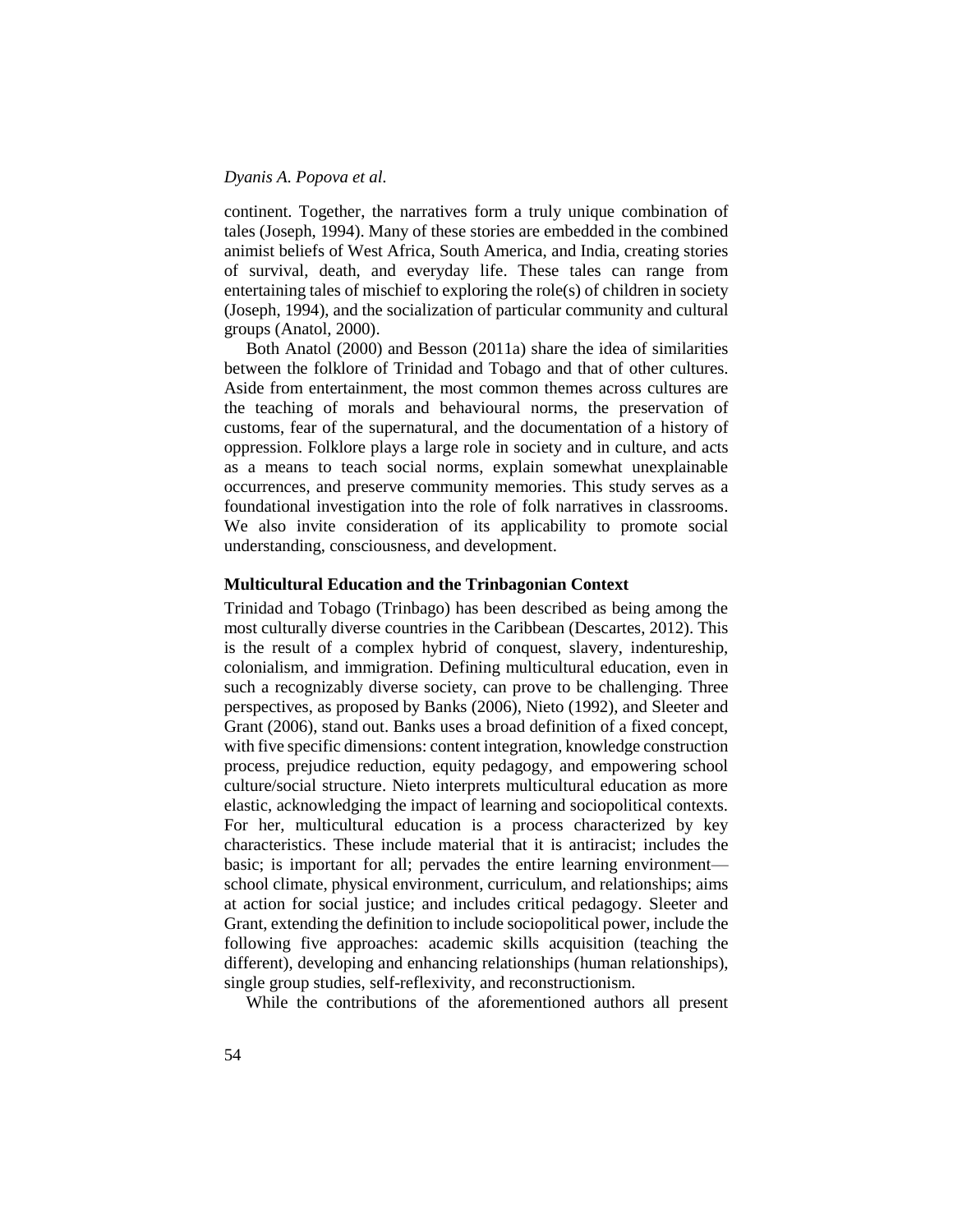unique perspectives on multicultural education, they all deal with antiracism, anti-oppression, and the readiness to challenge the privilege, policies, and practices that sustain unequal schooling conditions. The overall goal, then, is the creation of a more just society through education and through the provision of space to support and encourage the development of critically reflective and socially engaged students as they work toward high academic achievement. In spite of, or perhaps because of, its base in such a broad concept and range of ideas, there is no universal acceptance of multicultural education or how it might be addressed.

Critics of multicultural education perceive it as divisive, and excessively emphasizing race and ethnicity. Schlesinger (1998) is among critics arguing that teaching to a specific group only emphasizes selfesteem, rather than enhancing academic rigour. True multicultural education, however, neither teaches to nor about a specific group, nor does it emphasize academic achievement. Rather, it represents a willingness to embrace multiple cultural perspectives as a tool of social and academic learning that goes beyond the requirements of contemporary schooling.

Taylor (2012) contends that the ethnically diverse and cosmopolitan culture intrinsic to Trinidad has been gradually emerging beyond race and class. He posits that a focus on multiculturalism is not as valuable for the society as is being portrayed and used by the governing regime. We assert, however, that this has more to do with a misuse and misunderstanding of multicultural education than with the value of the field itself. Taylor suggests that acknowledging the value of cultural diversity as a resource is important in establishing a framework for, and building, national cultural identity.

#### **Critical Consciousness and Folklore**

Critical consciousness, as an aspect of critical pedagogy, evolved as a methodology to foster critical literacy among Brazilian peasants toward social change (Freire, 1970, 1974). Rather than condoning the idea of stepping back in observation and analysis to find solutions for social problems, Freire (1974) asserts his belief that social analysis should be participatory, essentially allowing the entire community to codify and coconstruct reality into symbols for critical awareness. This facilitates creating a space in which relationships with society can be challenged and potentially altered. This *problematizing* of the natural, cultural, and historical realities in which people find themselves can be applied to working with marginalized or disenfranchised youth in numerous locales (Diemer & Li, 2011). Three recurring themes in Freire's definition of critical consciousness have been identified by Mustakova-Possardt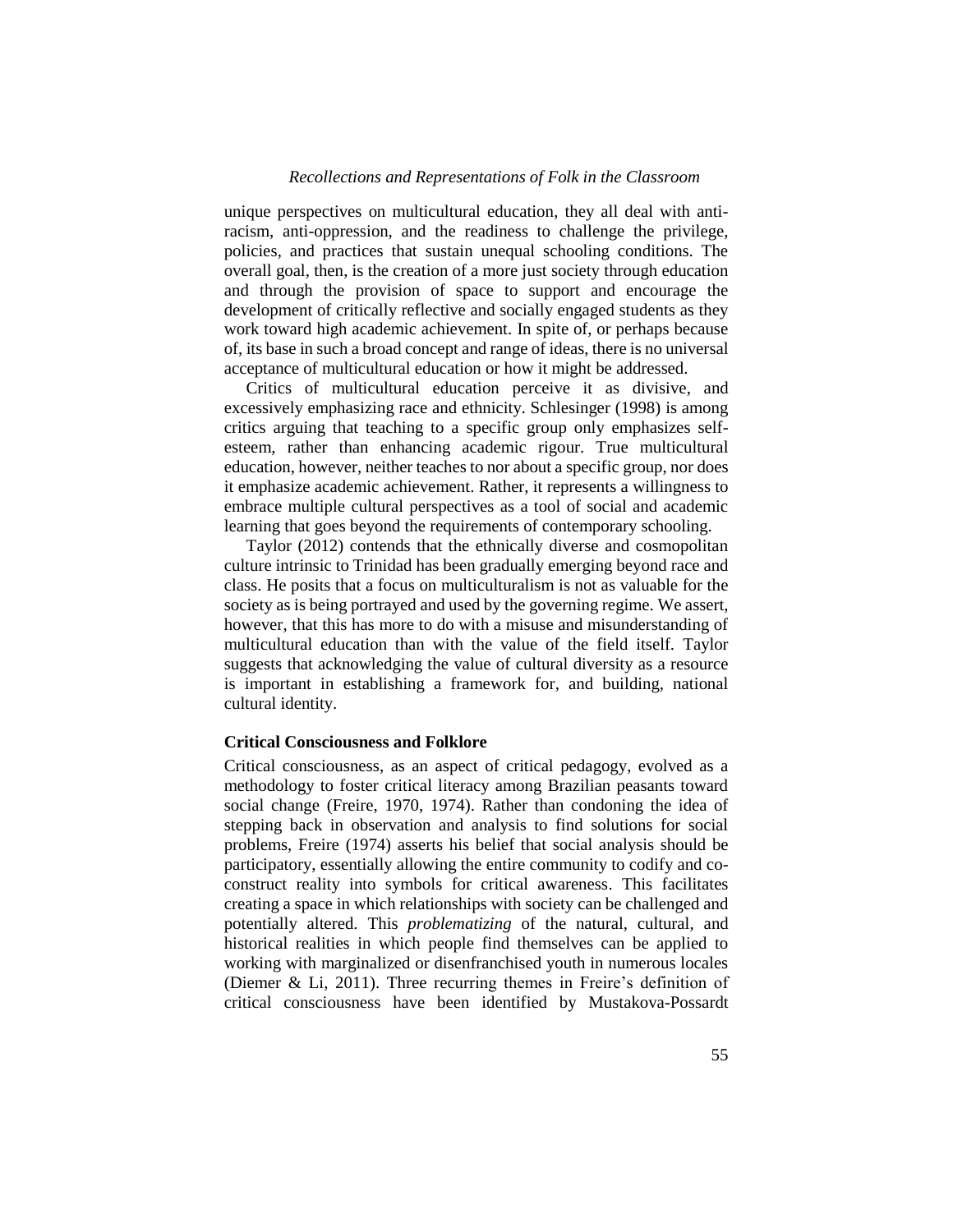(1998): 1) a way of knowing involving the critical analysis of reality, 2) a sense of connectedness fostered by analysing as a participant rather than an observer, and 3) a process of collective dialogue. Freire's goals of raising consciousness and overcoming obstacles cannot be accomplished without first starting with the life situation of the learner, and the way in which the knowledge affects their daily experiences and interactions. This methodology encourages discussion and the sharing of potentially different interpretations and perspectives.

In the case of neo-colonial youth—those born into so called *third-world* or less resourced societies—this type of critical analysis and discussion can lead to an in-depth look at the historical circumstances that have led to society's contemporary social challenges, and help these youth to make sense of the world around them. Zamudio, Bridgeman, Russell, and Rios (2009) suggest that a major strategy for developing critical consciousness is uncovering one's position in the current social culture. Haynes (2011) explores this idea further:

Forging a deeper understanding of self cannot be truly accomplished if we begin with a prejudiced concept of self. We have allowed history to take our legends as myth and to replace our stories with its concept and definition of us, thereby accepting history's myth of us, beginning with claiming ourselves as Caribbean people and striving for pride of place, while by that very definition, we accept history's primitive understanding of our Amerindian ancestors. (p. 62)

As folklore lends voice to both the past and the present (Dorson, 1963), both classic and contemporary forms offer a forum through which this type of social awareness can be fostered. Gencarella (2009) additionally identifies three stages of critical folklore studies: the analysis of folklore as a critical practice, the criticism of folklore practices, and the production of folklore and folklore studies as a critical act. These go beyond storytelling sessions toward a deeper understanding of self and community.

With its potential for community building, folk narratives are indispensable in any introspective of Caribbean history and society. However, these are underutilized in classrooms today. Increased classroom use of Caribbean folk narratives, along with the tools of critical pedagogy, will not only maintain the historical record but can also increase self-awareness, self-efficacy, and cultural confidence in Caribbean youth.

The Idakeda Group, a family-owned performance group based in Port of Spain, Trinidad, represents one way of engaging youths, including those considered at risk, with folk narratives and performance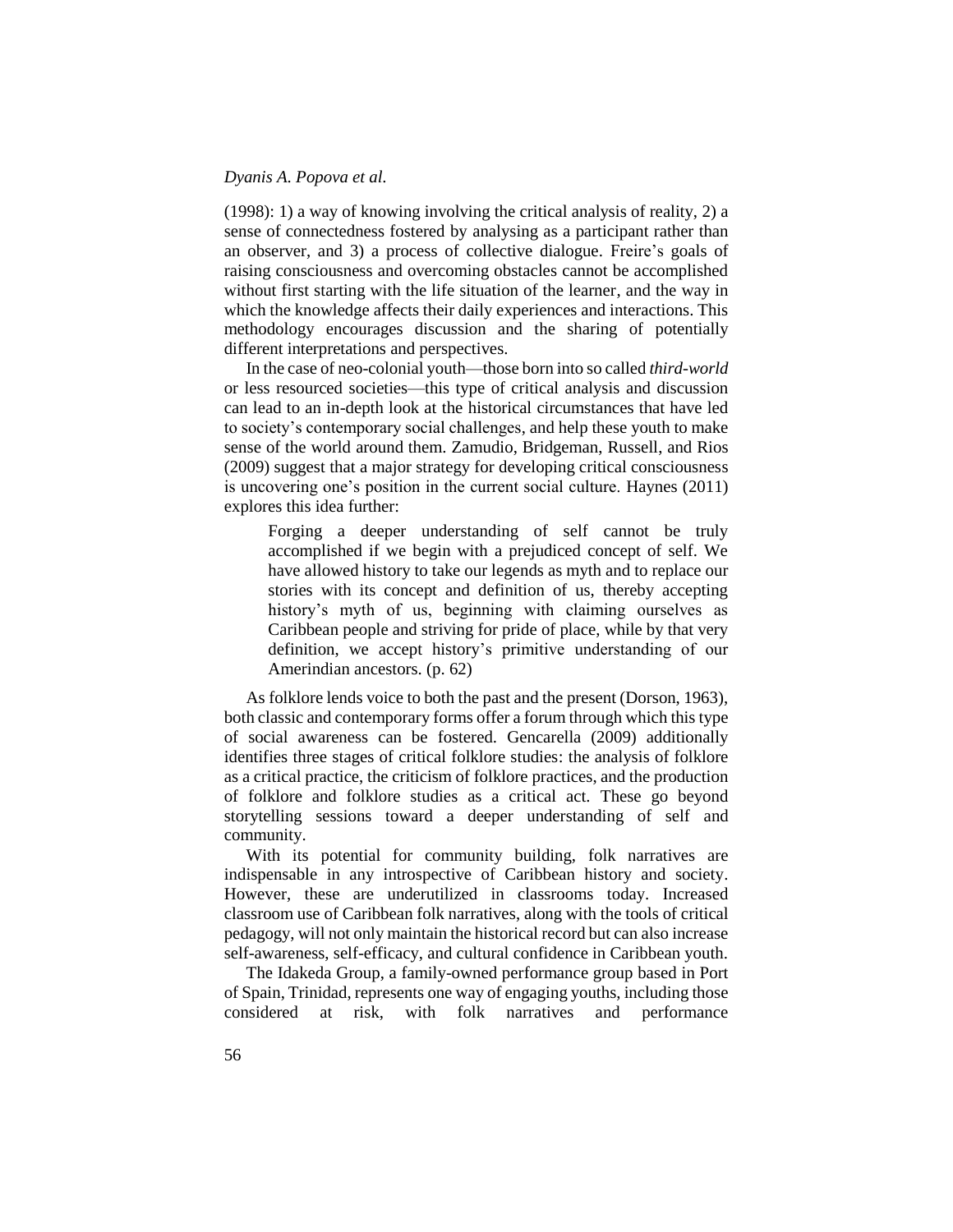(http://www.idakedagroup.com/services.php?contentid=1018). Through dramatic presentations, poetry readings, literature, and workshops, the group has been able to serve as a catalyst for empowering discussion on youth concerns and identity. While celebrating the efforts of groups like Idakeda, there is a need to consider the critical implementation of folklore, including the use of folktales in Caribbean classrooms.

# **About the Inquiry**

#### **Method**

The focus of our inquiry was to consider the recollections and perspectives of five educators on reading a collection of folk stories. Our approach to this inquiry was phenomenological. This method involved creating and organizing self-developed narratives around the guiding questions, reviewing and forming initial codes, describing the sources of data and the phenomenon, identifying themes, illustrating how the phenomenon is experienced, and sharing the essence of the developed narratives (Creswell, 2013). For purposes of this study, we considered the experiences associated with, and use of, folk narratives as the central phenomenon.

We acknowledge that we are neither anthropologists nor folklorists. Instead, we conduct this study through the lens of educators with diverse backgrounds and experiences. As such, we have not attempted a formal structural, linguistic, or content analysis, but rather we explore our responses to the selected material and share our ideas for making better use of folktales and stories in the classroom and within our learning communities.

We, the five co-researchers, come from one common space, namely, Trinidad and Tobago, although our lived, teaching, and learning experiences are diverse. All but one of us self-identify as being multiracial, acknowledging our African, Carib, East Indian, *Spanish* [local term referring to Spanish-speaking ancestors], and European ethnicities.

In terms of professional identities, we are all educators—two primary school teachers [Lisa and Antonia]; one doctoral student [Dyanis]; and two college professors, [Deborah and Dennis]. Lisa recently resumed primary school teaching after completing her B.Ed. She has always had an interest in culture, even if mostly as an observer, and how it might be used to engage students in the classroom. Currently, she teaches Standard 5 students in a suburban school district in Trinidad. She is also continuing studies towards her master's degree in Adult Education. She is an avid reader, more recently in Caribbean literature.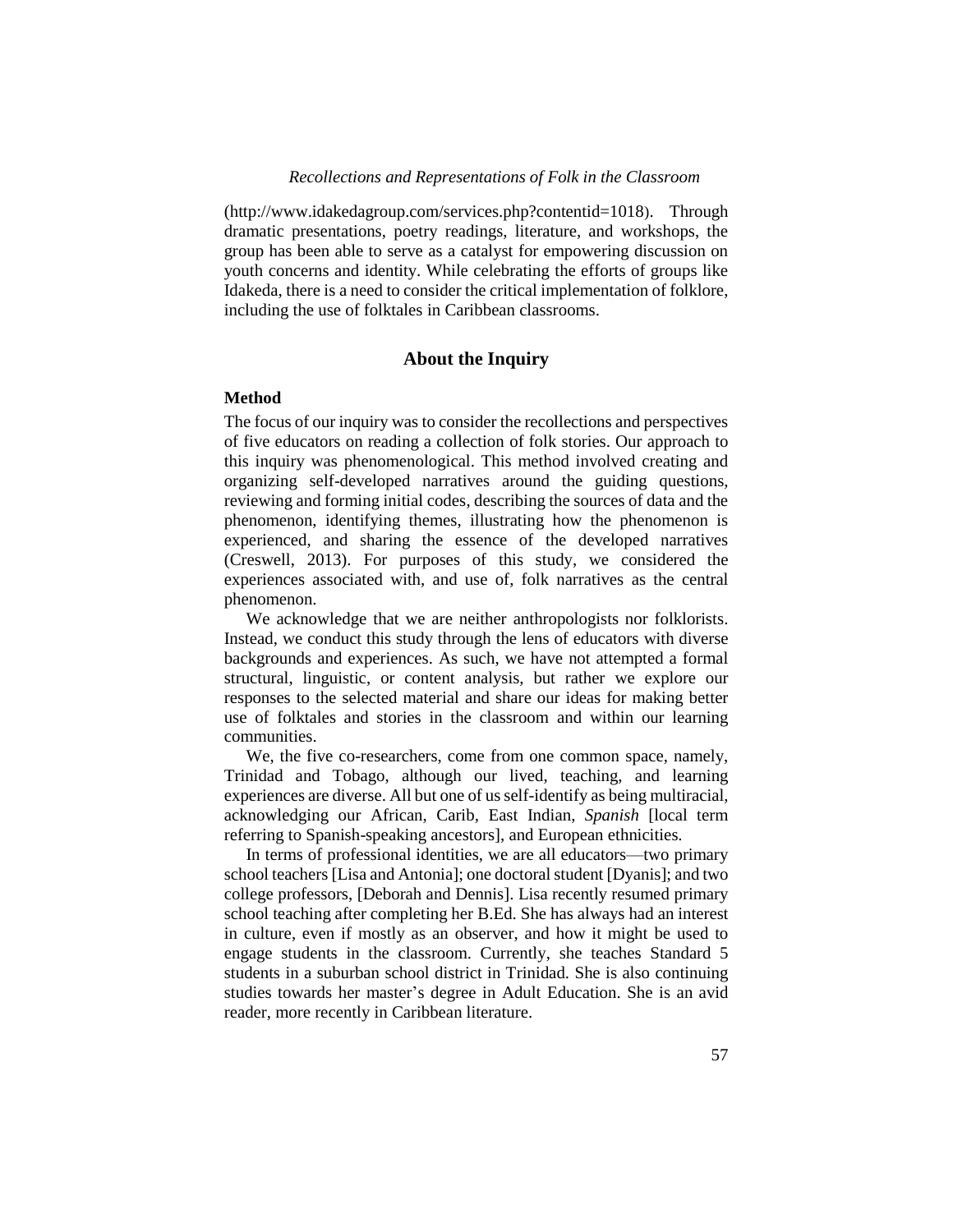Antonia has a B.Ed. in special education. She and her family are very much involved in cultural art forms. She has a particular interest in the spoken word traditions. She teaches 10-year-old boys in a suburban elementary school. She also lives in Trinidad.

Dyanis is a PhD candidate currently situated in southwestern Virginia in the United States. Her research interests focus on social justice, and curriculum and instruction, specifically Teaching English as a Second Language and Multicultural Education. As an international student and teaching assistant, she uses multicultural centric literature in her courses.

Deborah is an Associate Professor of Education in northern New York, where she teaches literacy courses to undergraduate and graduate teacher candidates. She has always been a lover of reading and poetry. She continues to infuse fiction, including those that are culturally centric, within her courses.

Dennis is also in higher education. He teaches courses in Inclusive and Special Education at a university in northern New York. As with Deborah and Dyanis, he uses integrated fiction in most of his courses.

#### **The Readings**

We began this project following a discussion Dennis had with Lisa and Antonia about the challenges facing teachers striving to engage students in Trinidad. It was proposed that teachers should use materials that were culturally relevant. Dennis questioned whether teachers even read books that were Caribbean centric. The conversation was extended to Dyanis and Deborah, who both agreed that culturally relevant literature had the potential to maximize opportunities for student engagement and learning, but should begin with the teacher's knowledge of literature that honoured the cultural heritage of their students. As an end result, we created a list of the books specific to Trinidad culture that addressed elements of folktales. Collaboratively, we ranked the books based on frequency and familiarity, and then developed a plan to ensure that we each read the 10 top-ranked books as read by group members. We planned to do so over a six-month period. During that period we added another five books and extended the time by another two months. These included the books written by Besson and Lovelace referred to as folklore referenced narratives, and the others, which comprised literary renderings of folktales. We refer to the collection of these 15 books as folk narratives. The following titles comprised the list:

- *A Wave in Her Pocket: Stories from Trinidad* (Joseph, 1991)
- *Caribbean Indian Folktales* (Mahabir, 2005)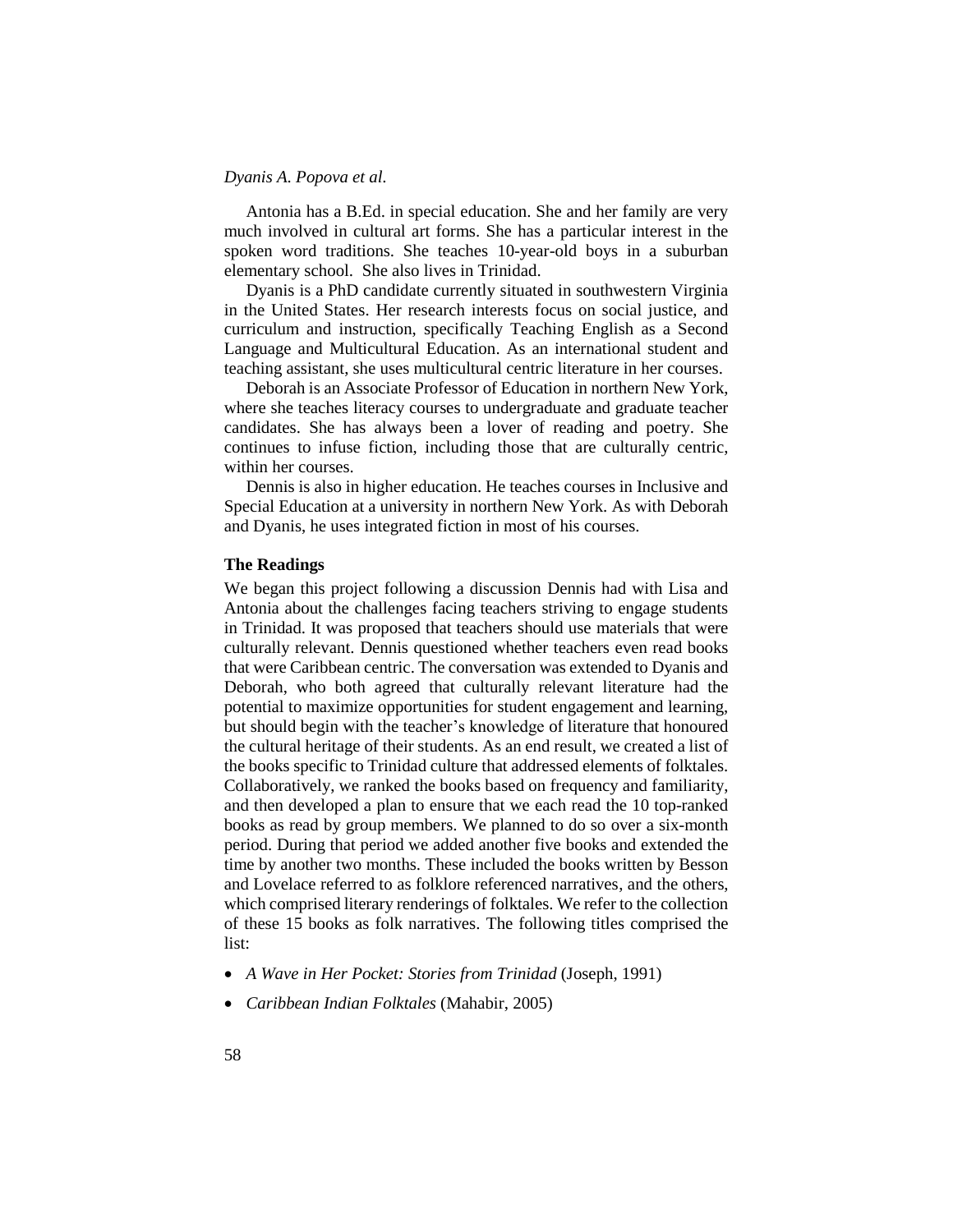- *Folklore and Legends of Trinidad and Tobago* (Besson, 2011)
- *Is Just a Movie* (Lovelace, 2012)
- *Lagahoo Poems* (Aboud, 2004)
- *Monkey Liver Soup and Other Tales From Trinidad* (Ashtine, 1973)
- *Monkey Polo Tricks Manicou* (Ramsawak, 2000)
- *Salt* (Lovelace, 2004)
- *Salt and Roti: Indian Folk Tales of the Caribbean* (Parmasad, 2000)
- *Sapotee Soil* (Haynes, 2010)
- *Spirit of the Times* (Narine, 2011)
- *The Mermaid's Twin Sister: More Stories From Trinidad* (Joseph, 1994)
- *The Lagahoo's Apprentice* (Maharaj, 2011)
- *The Voice in the Govi* (Besson, 2011)
- *West Indian Folk-Tales* (Sherlock, 1978)

While these books are primarily from Trinidad and Tobago, we contend that due to the general similarity of some folkloric characters throughout much of the Caribbean, our discussion on the use of such narratives can be applied to the region.

# **Guiding Questions**

We read these books individually, then developed self-monologic narratives to the following guiding questions:

- *1. What recollections of our folk came to mind on reading these stories?*
- *2. What representations of historical or social realities can we identify?*
- *3. How can folktales be utilized in classroom instruction?*

# **Analysis**

We acknowledge that the recollections of how we experienced folktales during childhood evoked intense imagery and nostalgia. This no doubt fostered our interest in reading the folk narratives listed, and may have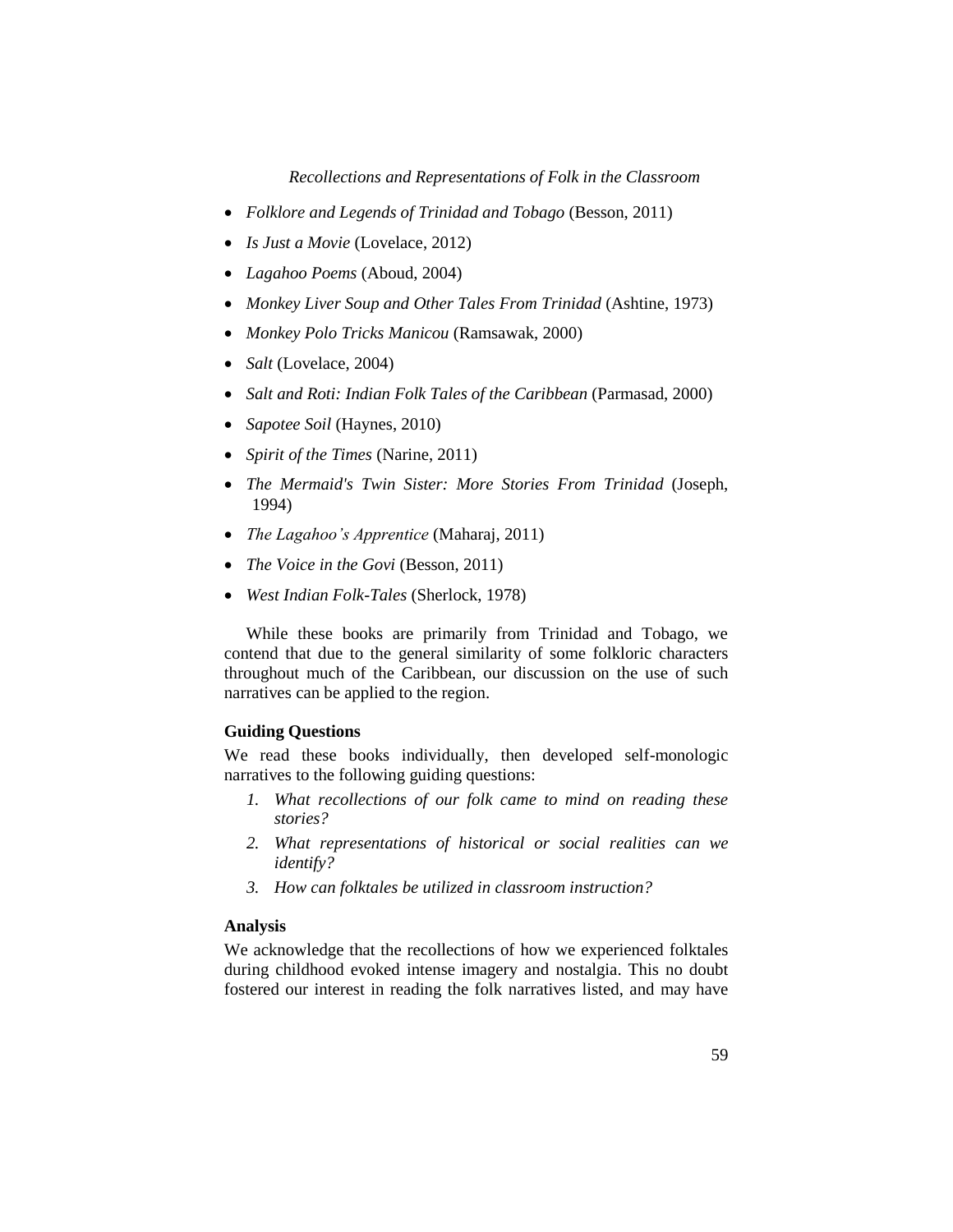biased our perspectives on the inclusion of such narratives in our pedagogy.

In analysing our developed responses as narratives to the key questions, we used an eclectic approach that respects folklore as a living, organic phenomenon (Abrahams, 1963; Bascom, 1965). Through our readings, we developed a deeper understanding of the folk narratives we reviewed; considering their historical context, intention, form and feeling, audience, and language use. This allowed us a rich appreciation of the perspectives of our co-researchers, and the memories and stories that evolved from our developed narratives and discussions.

Once our developed narratives were shared, we started the process of identifying common themes or unique stories related to the specific questions we were considering. We also considered how the folkloric narratives we read could be used in classrooms to encourage critical thinking and the development of local consciousness. Through the lens of contemporary narrative inquiry, we treated the folklore narratives as a distinct form of discourse and action, socially situated interactive experiences, being shaped and influenced by social realities (Chase, 2005).

# **The Journey through Folklore: Recollections and Representations**

In compiling the responses to the guiding questions, it was evident how important folk narratives as folktales were to family values prior to this era of Twitter, tablets, and smartphones. Entertainment was a family affair, and it was common to hear stories of times long ago when grandparents, often community storytellers, would gather the children at their feet and tell them stories, myths, and legends intended to educate, entertain, and socialize. These stories not only brought families and communities together for entertainment, and turned otherwise dull moments into times for togetherness, but they also instilled respect, fear, and obedience (Anatol, 2000).

#### **Recollections**

We each have recollections that mirror this imagery, though from different eras. Deborah's memories emerge from the 1960s when few homes had televisions, and weekends meant that neighbours would often sit talking late into the night, often over a glass of Old Oak rum with ice and water:

*Sometime into the night, someone will begin with "you know, long ago we use to …" and very soon, stories will be told of escapades in the night with phantoms and who in the neighbourhood was likely*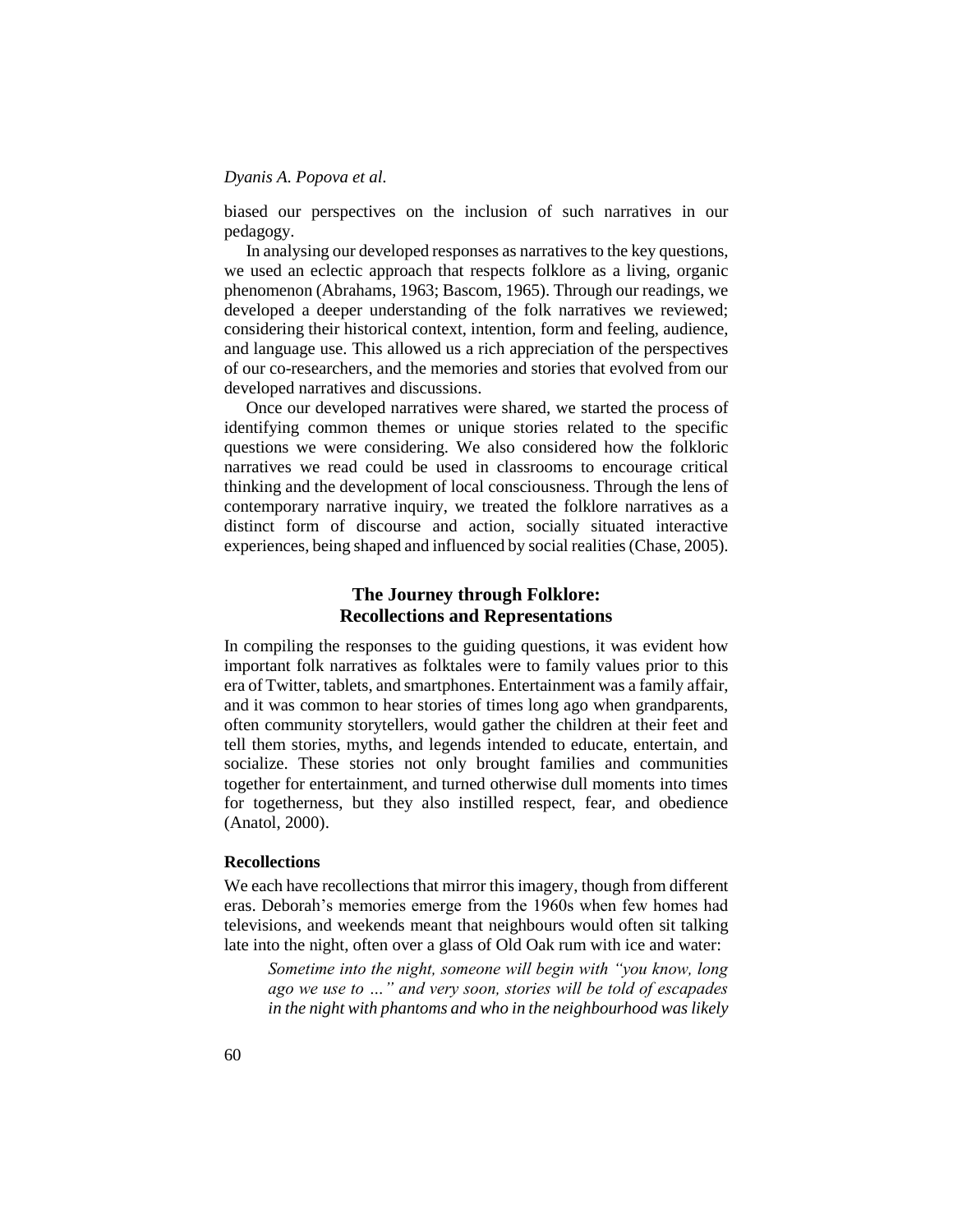*to be a soucouyant based on their unusual sleep patterns and shadowy existence. Left to amuse ourselves as the adults socialized, my siblings and I would eavesdrop on these adult conversations, mesmerized with an unfamiliar world that beckoned to us from the lips of our elders. Later when we were sent to bed, we huddled together to sleep on those nights, frightened by our own shadows and imagined night sounds*. [Deborah]

Dyanis has similar memories, though from the 1980s when life was a little more hectic, and when children spent a lot more time watching television:

*My grandmother would often sit, surrounded by my cousins and I, regaling us with fanciful tales of the supernatural and of traditions that sounded far away to our young ears. We didn't have satellite television like some of my friends, so we only ever watched TV for Sesame Street or in passing while my grandparents were watching the news. The stories were often spontaneous, and intended to correct inappropriate behaviour. I learned to not speak to strangers, to not make my going and comings common knowledge, and to tell the truth through the unfortunate circumstances suffered by many in these tales. I spent many summers at the mouth of the Marianne River in Blanchisseuse, cautious not to offend Mama Dlo lest she drag me down to a watery grave*. [Dyanis]

Similar to Dyanis, Lisa spent her vacations with her grandmother who often shared stories of folklore:

*On evenings while she was cooling her tea (pouring from cup to cup) she would tell us stories. I heard about the douens (and my cousin would tease me about it because I wasn't baptised as a baby). She also told us about Papa Bois, the obeah woman, the La Diablesse, and the soucouyant. My parents use to joke about the soucouyant and remind us that if there were any blue marks on our bodies it was because of it. I was so paranoid that on mornings I would look at myself in the mirror to make sure there were no blue marks. She also told us that she had a black statue of a small man that was stored in my uncle's room. Whenever we misbehaved she would threaten to take it out. The stories she told about the statue are now forgotten but I do remember being afraid of it. While reading "The Mermaid Twin Sister" I recalled that memory and another about why we should not go to the beach on Easter Sunday.* [Lisa]

Antonia, who experienced a distinctly rural lifestyle, associates her earliest recollections with her mother: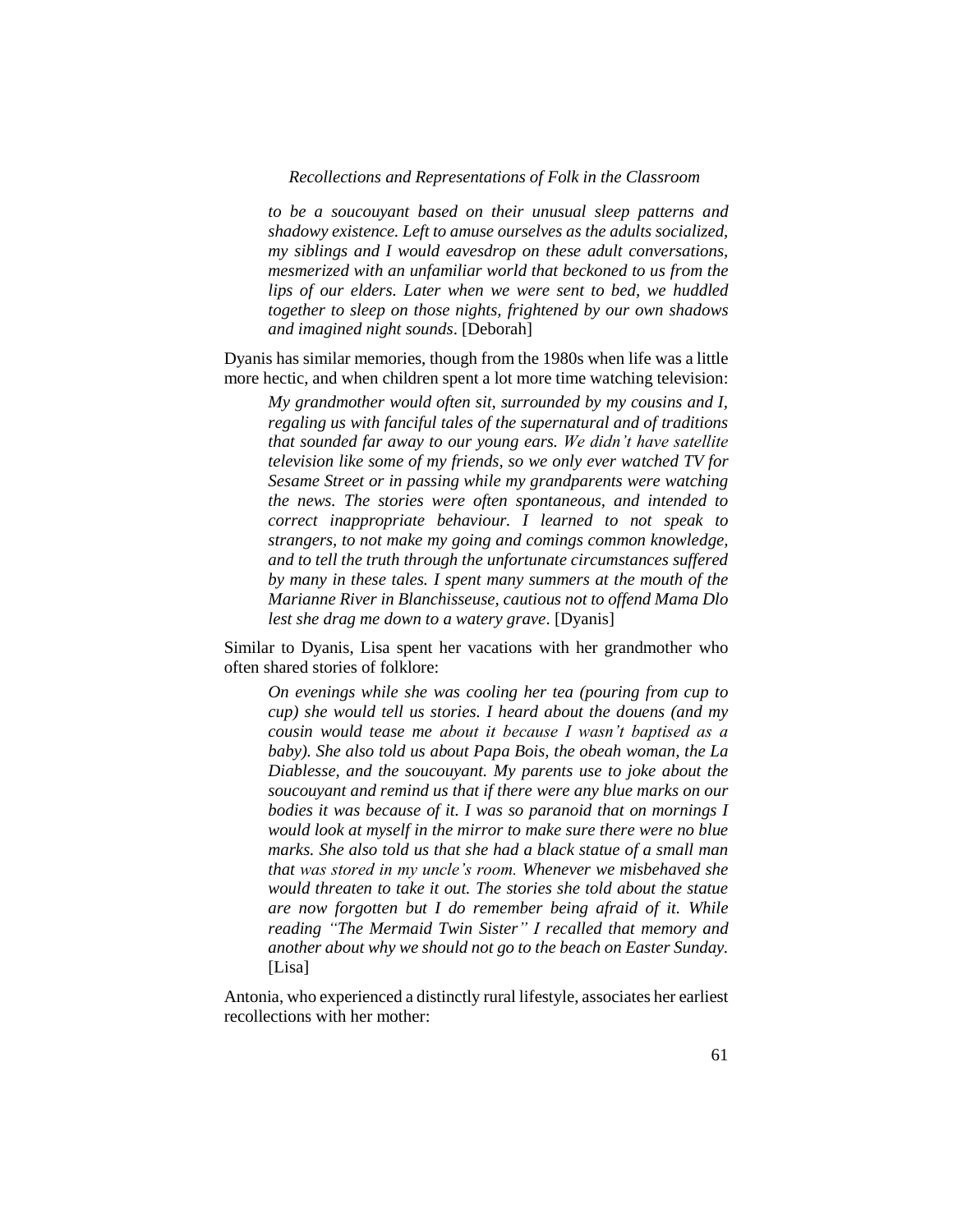*My mother loved to tell stories, particularly scary ones when we were being bad. So we've heard about douens and how they lure children away. One day when I was about 5 years old I came from school with my little brother. Mom wasn't home so we thought she went by the river to wash and decided to go to that wooded area to find her. She wasn't there but all along the way we kept an eye out for douens and Papa Bois and when we reached the river we looked out for mermaids. Many nights we'd be looking out for all the characters to come out, especially the soucouyants*. [Antonia]

For Dennis, he points out that folklore goes beyond folktales for him. It also incorporates all that is reflective of what is Trinidad, from stick fighting to chutney. Dennis, also from a rural background, associates his earliest recollection of folktales with his paternal grandmother. Often when she visited from central Trinidad, she would share stories. These mostly centred on the Immortelle Tree and La Diablesses:

*The scariest part for me wasn't the stories but afterwards. Whenever she was ready to retire to bed, as the eldest I would be expected to escort her back to my uncle's house with either a flambeaux or later on a small flashlight. Walking with her was okay since it was only a five-minute walk. Walking back to my home wasn't. I recall once my cousin draped in a white sheet jumped out of the bushes at me. It almost became a serious incident as I tossed the flambeaux at him in fear.* 

*On the other hand, fear of these encounters prompted me to learn the Psalms, recite the 'Lord's Prayer,' or the 'Rosary,' or keep some salt or rice in my pockets. These were key tools for fending off these characters.* [Dennis]

# **Representations of the Folk Experience**

Reading and re-reading some folk narratives through the books for the first time as adults also provided many childhood flashbacks and the recognition that Caribbean folk narratives are still represented via the oral tradition. Most times, such stories are passed from generation to generation, grandmother to granddaughter, or aunt to niece. The stories are all passed from old to young. Though from different eras, such recollections and stories share many similarities and purposes. For example, these tales were often used to entertain young girls during a lengthy hair braiding process, while using the opportunity to instil the virtues of being kind, respectful, courageous, charitable, or honourable.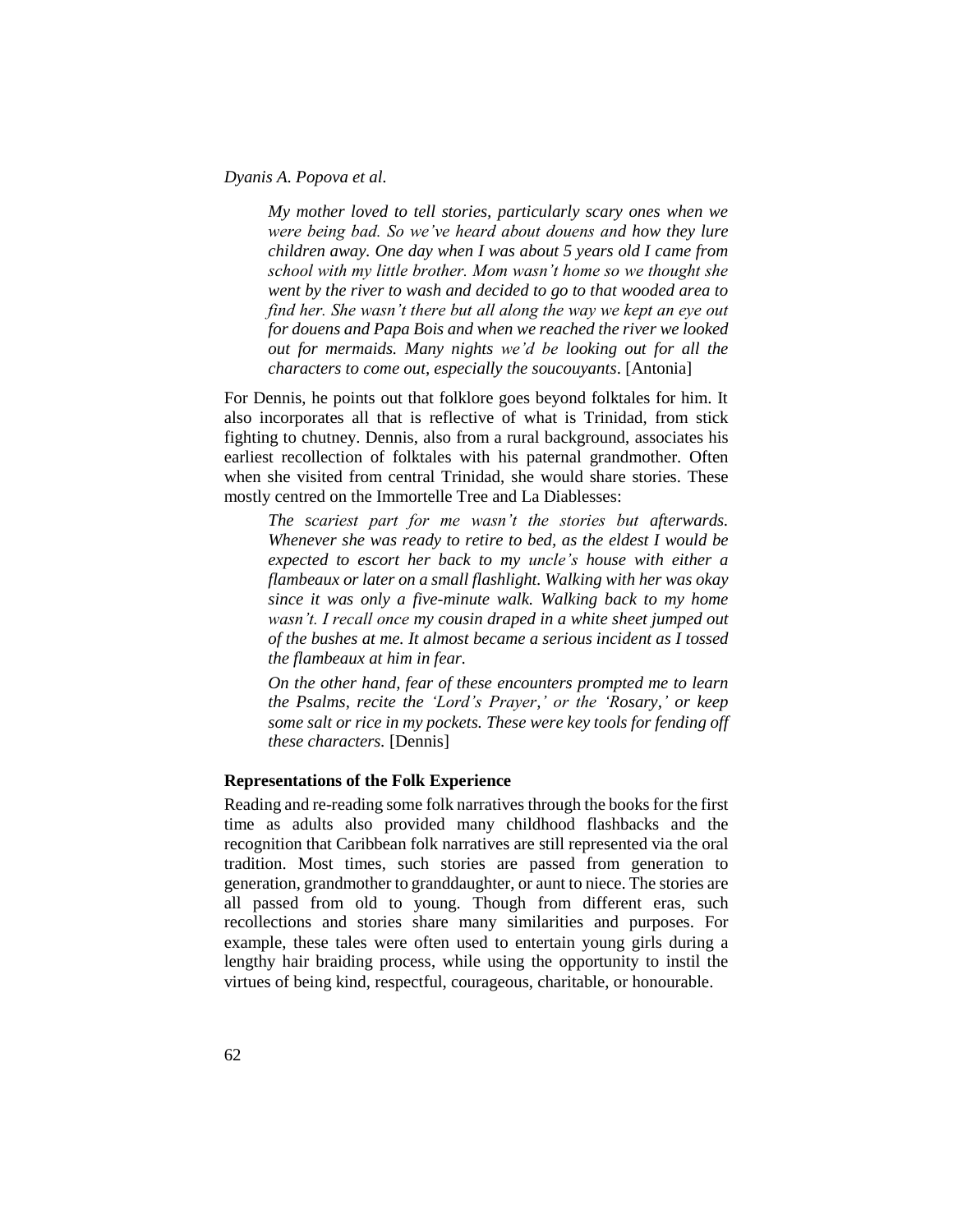For Deborah and Dyanis, it was also about how you treat others. Deborah recalls how strongly the message of being kindhearted to the elderly resonated with her even as a child. She still holds the view that good things follow you when you show kindness to the elderly; that respecting your authority figures advances your personal goals; and that unexpected yet pleasant rewards were usually disguised as hard work. For Dyanis, the lessons also tended to be about resilience and inner harmony.

Lisa made special mention of Besson's *The Voice in the Govi*:

*[That] even though there were persons with different beliefs about folklore or religion, the community found a way to navigate, even harmonize what might appear to be divergent concepts. Both beliefs, the folkloric and the Catholicism were respected and coexisted beautifully among community members*. [Lisa]

Antonia noted how the authors used humour, illustrations, and tried to balance the use of local idioms:

*The writers try to keep the original language of the story including dialect, phrase, etc. in hopes of passing on these stories as accurately as possible or with the hope of giving the readers an authentic folklore/folktale experience, including the moral.* [Antonia]

Representations of the folk experience for Dennis centred on issues of cultural oppression, including the use of religion, and the resilience of the resistance to this dominated classes. For him, the way that marginalized and minority groups protected their sense of identity through folktales and folklore is something to celebrate:

*Are we as educators doing enough to recognize and celebrate Al Ramsawak, Freddy Kissoon, Enid Kirton, Philip Sherlock, Michael Anthony, and Eintou Springer and others like them in our midst who strive to keep the folk engaged and the stories not just told but revisited and considered?* [Dennis]

His concern is whether citizens and educators are conscious of the lessons to be learned from the folk:

*Can we see how folklore might have shifted from an emphasis on survival and fear in our past lives as house slave, field slave, or indentured labourer? Indeed the fight for survival is still real. Can we see folklore now as a means of celebrating who we are as community, recognize our rich diversity, and sustain national identity? If we can see, then these stories serve as the glue for the nation.* [Dennis]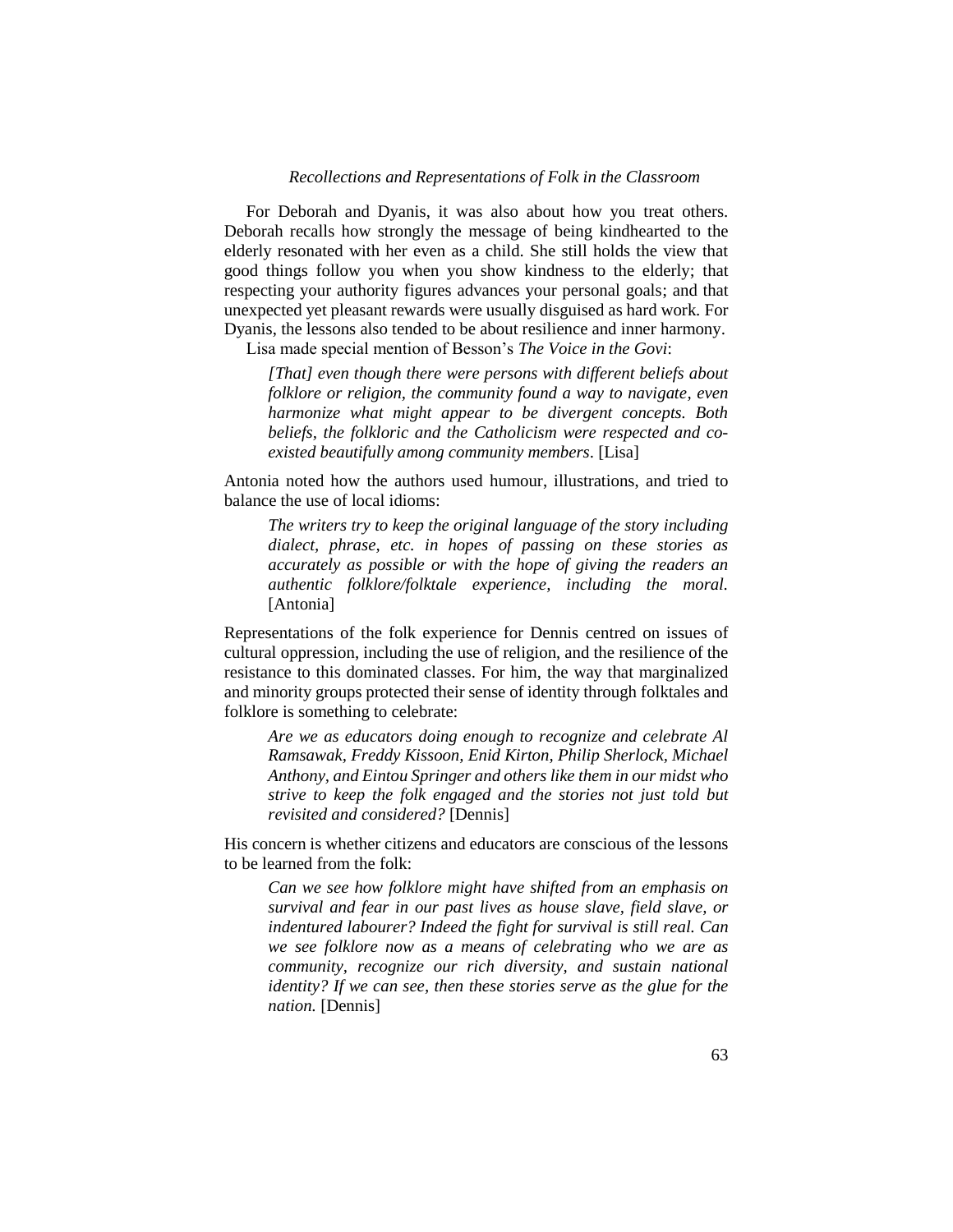The co-authors all celebrate their love of folklore and their readiness to consider the lessons learned from folktales. Deborah and Antonia, for example, have been deliberately sharing these stories to yet another generation of their families, while other respondents apply these lessons to their extended family members and students.

# **Representations of Historical and Cultural Realities**

Reminiscing on her very early readings of Al Ramsawak's folktales in the newspapers when she was growing up, Deborah found pleasure in rereading the folktales. For her, the simple wisdom in the stories of Anansi or those that explained everyday mysteries, like "How the crab got a cracked back," can bring not just comedic relief but many teaching opportunities with students.

Dyanis and Dennis connected particularly with the historical elements. What stood out most for Dyanis was Besson's portrayal of east Port of Spain:

*Picturing nineteenth century George Street, with which I am quite familiar, having family members from Laventille, was quite an experience. Besson gives a rich blend of history that reminds us of a country and city where African religions merged with Christianity; where multiple languages and accents punctured the atmosphere that included Venezuelan, African, European, Asian, and regional voices. As a language lover this was so memorable.* [Dyanis]

Dyanis also appreciated the rich source of material for understanding folktales and folklore from both Afro- and Indo-centric perspectives, and how these evolved to work like Haynes' (2010) that centred on the contemporary.

*I really appreciated, too, the rich style of Paramasad's work, particularly "Rites of the Dead" and Mahabir's use of both the Trinidad Creole of the original dialect as well as Standard English*. [Dyanis]

Antonia shared that the cultural reality for her is how much of the material centred on the evil associated with the characters:

*Of course you were not just helpless in the face of such evil. There are things that can be used to help you get rid of or ward off the evil. So having salt on your person provided a remedy for the soucouyant, usually found living by silk cotton trees. I also couldn't help but notice how fear was used as a tool to keep children safe*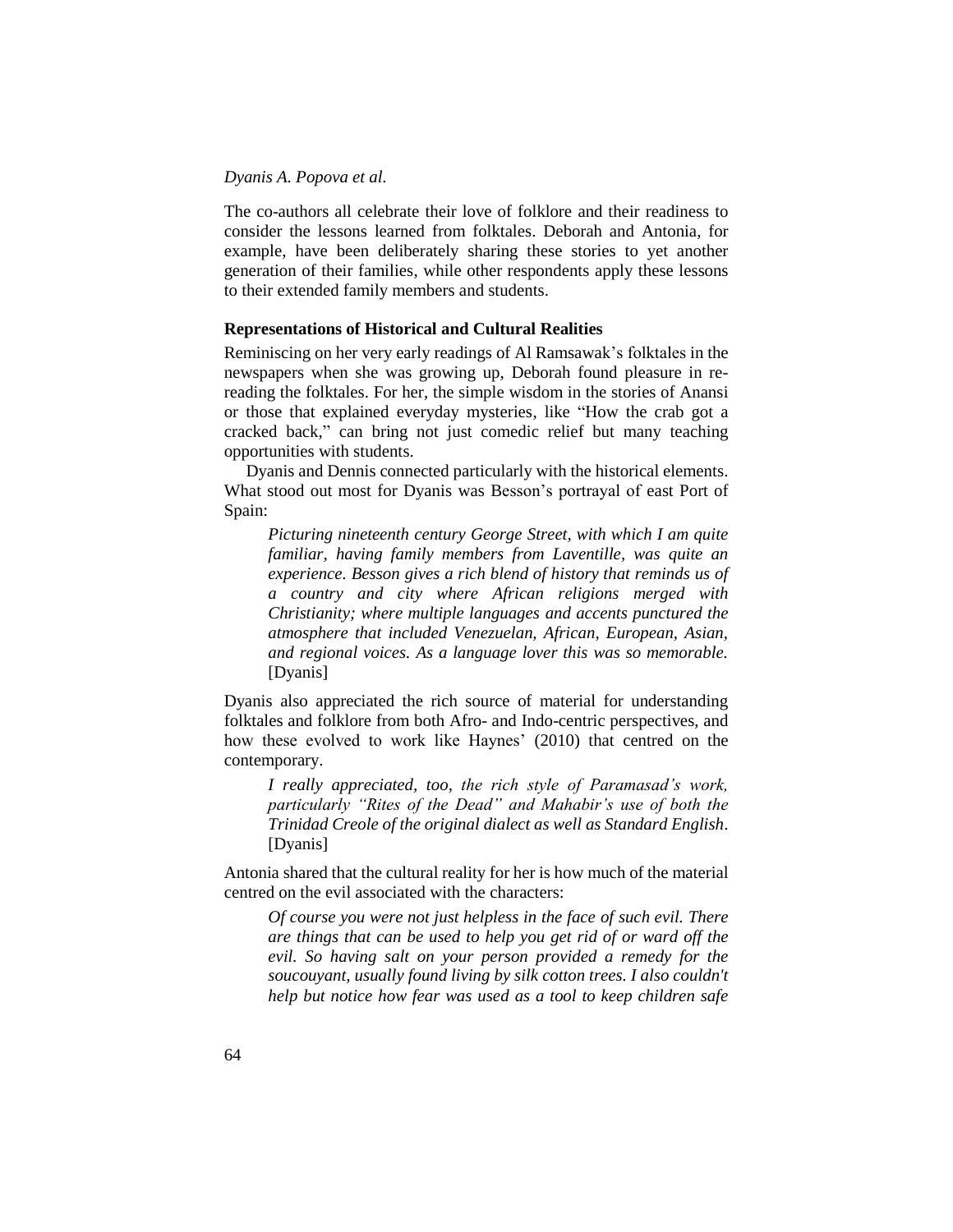*from perceived danger as well as to manage children's misbehaviour.* [Antonia]

For Lisa, it seemed like folktales were used to explain any unusual occurrences as well as to pass on age-old advice by invoking fear or giving warnings. These are also ways of keeping religious beliefs, customs, and rituals of our ancestors alive. Lisa noted many cultural elements in the materials:

*I can identify with the story of La Divina Pastora ("Catholic Hindus" who are devoted to her) and the story of the Pitch Lake in Haynes' "Sapotee Soil." The ritual of the dead in Besson's "The Voice in the Govi" reminded me of Catholic rituals and the Virgin Mary. I read about the Temple in the Sea and the story behind it and I have visited the temple on several occasions with my nieces and nephew.* [Lisa]

Lisa, who lives in central Trinidad, found that Haynes' story about "The Haunted Highway" resonated particularly well with her: "*Living in Couva and going to south I cannot help but remember that story.*" For Lisa, the story brought a richer appreciation of her community as she reflected on the era and the social dynamics addressed in the story: "*Often students do not have an understanding of their community's past. There are no village and municipal museums to go to.*"

# **Celebrating Folklore in the Classroom**

The co-researchers, all teachers, determined that the experience of reading the folk narratives provided much evidence to vigorously utilize such narratives in the classroom. From their responses, four strands emerged that represent a rationale for using folklore. These include the role of folklore in:

- valuing community diversity through multicultural education
- connecting to our ancestral culture
- community building
- transformative potential of individuals and communities

# **Valuing All Through Multicultural Education**

The multi-ethnic and multi-racial fabric of the Caribbean often faces many socio-cultural challenges. In relatively young nations like Trinidad and Tobago, racially and ethnically diverse groups often co-exist peacefully, while at the same time maintaining a *mutual suspicion* that can affect all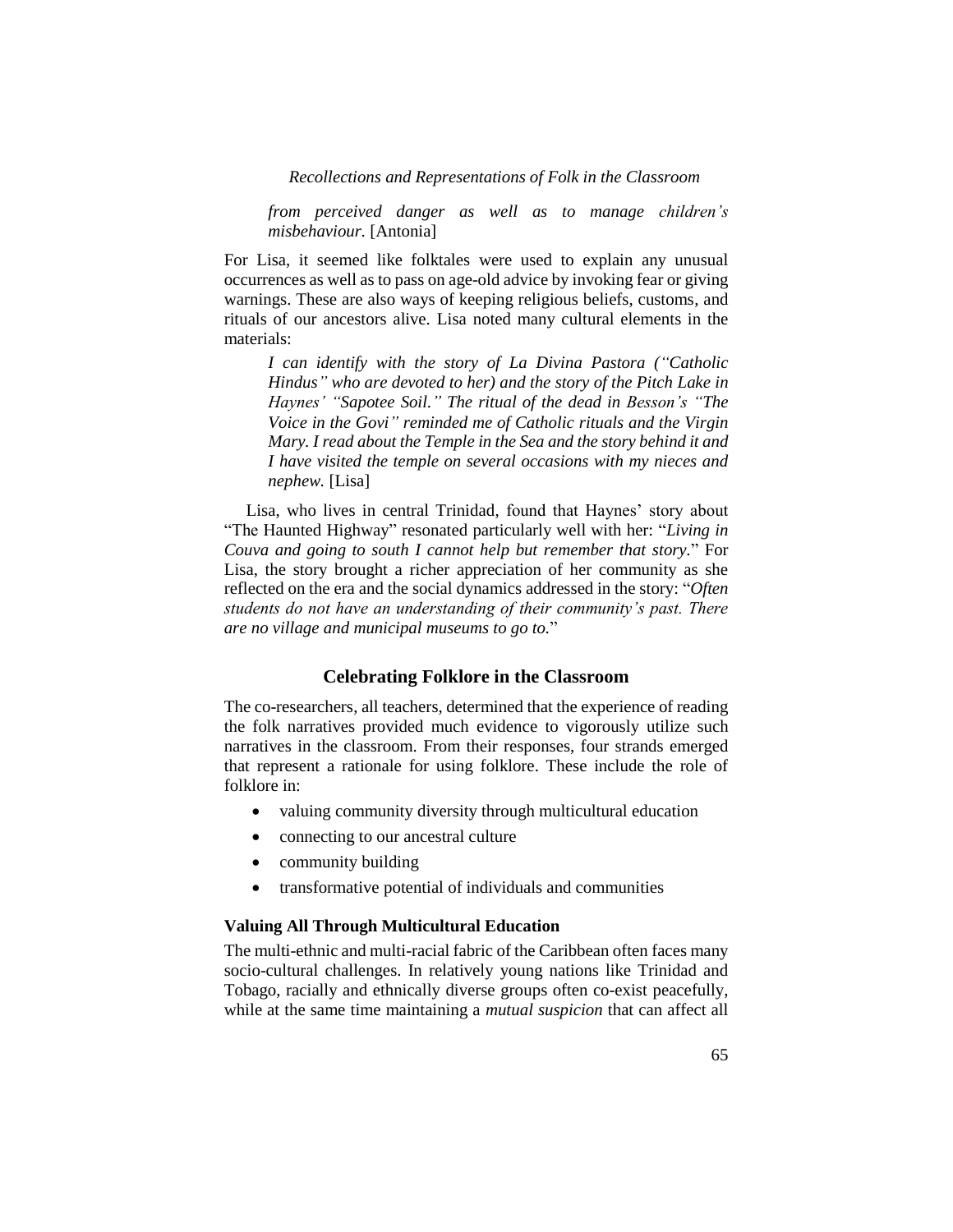areas of society. These burgeoning societies must both carefully examine the country's historical sociology of race and foster space for community members to process views on race (Henry, 1994).

We, the co-researchers, advocate a broad view of understanding diversity that goes beyond race and ethnicity to include other macro and micro cultures, such as gender, ability, and religion; and assert that a critical multicultural education is essential both to the task of nation building and to the learning and development of the country's youth.

Folk narratives are tools that can be used within multicultural education to foster social and institutional reform, as it provides teachers and learners a space for active discourse and dialogue around historical and contemporary issues. In order to pursue these goals and avoid *othering* groups or trivializing experiences, we support the use of critical thinking and critical pedagogy in the classroom as the means by which we can explore this resource and approach the social action advocated in the highest level of Banks' (2004) model of infusing multicultural education into the curriculum. Caribbean countries are multicultural nations where critical pedagogy should embrace multiculturalism and focus on the subtle workings of racism, sexism, class bias, and cultural oppression (Hamer, 2000; Kincheloe, 2008).

Critical pedagogy asks how and why knowledge is constructed and legitimized by and within the dominant culture. It stands in direct contrast with banking education (Freire, 1970), in which the teacher is the source of all knowledge and the student little more than a receptacle in which this knowledge is placed. Instead, it embraces the concept of liberating education, consisting of acts of cognition, and the use of problem-posing education, which encourages dialogue and resists the dichotomization of classroom roles. As a tool of critical pedagogy, problem-posing education provides the space for teachers and students to critically observe and recognize "*the way they exist* in the world *with which* and *in which* they find themselves; [and] they come to see the world not as a static reality, but as a reality in process, in transformation" (Freire, 1970, p. 83, original emphasis).

In combination with folk narratives, critical pedagogical techniques can offer a unique view into a community's history and the origins of many contemporary challenges and tensions, and can be an important factor of mental decolonization. Caribbean folktales implicitly explore social norms and values, often presenting intersections of daily life and the supernatural. These representations, often of former slaves and indentured labourers, generally include aspects of oral performance and written creole, and sometimes present a contradiction with many students' contemporary lives. As we explore the use of this genre in Caribbean classrooms and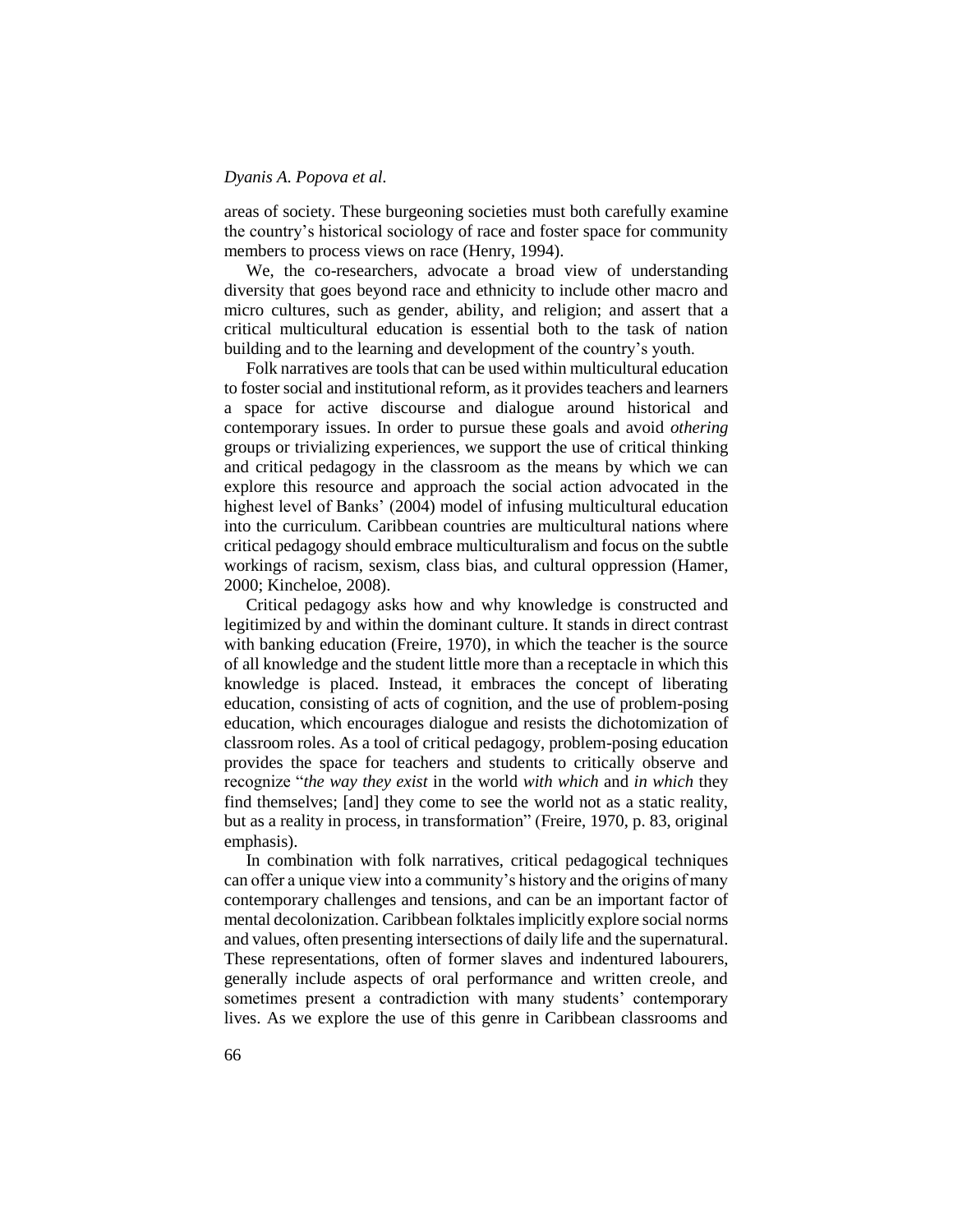beyond, we highlight specific narratives as examples and starting points, but we by no means suggest that this research was an exhaustive exploration.

Not often considered within the realm of high-culture literature, folklore can nevertheless be used in educational settings to develop and maintain a sense of community (local to global), and to increase critical consciousness in an active citizenry:

*Toward this purpose, teachers and students, both participating as learners, can use classic folklore involving supernatural characters like Papa Bois, Douennes, and La Diablesse as well as contemporary novels and short stories that reference or are inspired by folklore. They can be used as voices for the Other. So, for example, Papa Bois can make his case for why Afro-, Indo-Trinidadian, or Caribbean people need to take care of the forest as the protector of its ancestral memories. Or the Midnight Robber can be a messenger reminding us of 'Mother Trinidad and Tobago' or sharing the message of the controversial Jahagi Bhai calypso*. [Dennis]

Although easiest to adapt and explore in literature, history, and social studies classes, we also encourage educators beyond the humanities to integrate these stories as well. Exploring the defeat of a soucouyant by having her count innumerable grains of rice before sunrise in math class, or the effects of salt and pepper on her discarded skin in the sciences, can lend a new, exciting, and locally connected facet to traditional instruction.

# **Connecting to Our Ancestral Culture**

More than just continuing these folkloric art forms into the future, folk narratives tie us to our histories; without understanding our histories, we are doomed to repeat the same mistakes as our forebears. Both oral and written folklore help communities and groups pass traditions, warnings, and numerous other aspects of culture across generations. For the African diaspora, stories of the evils of salt and the journey *back home* are common (Anatol, 2000; Besson, 2011a) and even as a Shango Queen lay dying in *The Voice In the Govi* (Besson, 2011b), she reminisces about going *back home* to Africa. Besson's (2011b) penetrating account of life in 19<sup>th</sup> century Trinidad shares about a time largely forgotten. This is a period when the old ways and the new ways were starting to meld. Language itself was a blend of:

. . . the French of the Languedoc, Mandarin Chinese . . . obscure African languages, Castilian Spanish, public school English, the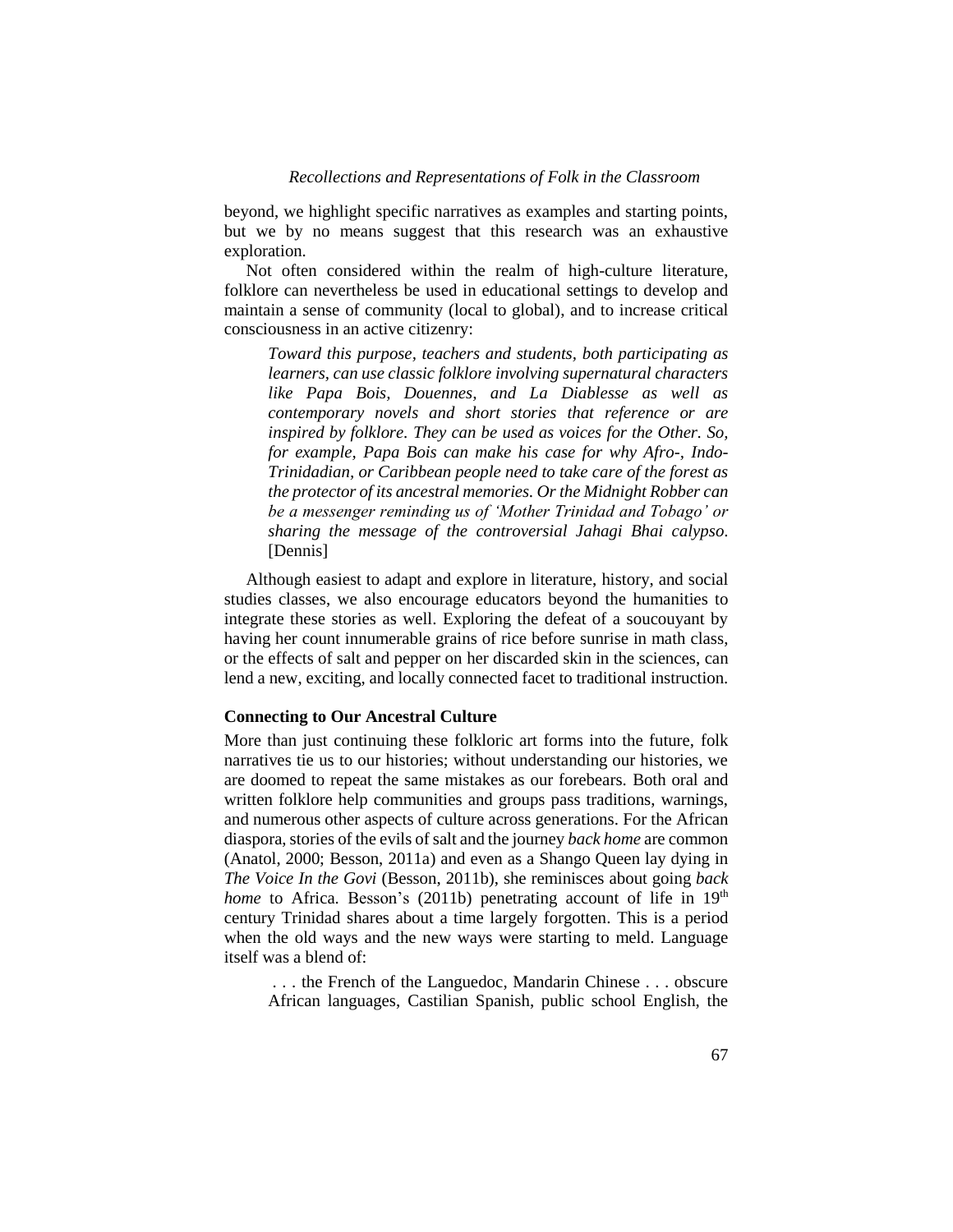incomprehensible gibberish of the blacks, Creole Patois, High and Low German, broken English, the Arabic of the Mandingoes, Scottish oaths, Irish lullabies, Carib cuss words, and a Venezuelan twang that would linger on for centuries in the foothills of the Northern Range. (p. 35)

This successful blend of contemporary fictional literature, the vernacular, and colonial history lends an authenticity to the novel, and invites English Literature teachers in the Caribbean to explore both home culture and the finer points of creative writing using the same text:

*The "Voice in the Govi" provided me with important cultural perspectives .For example the Jab Molassi or Molasses Devil character in modern Carnival, according to the character La Serene Rosa on page 82, has its roots to the ghost of a cane plantation slave who had fallen (through torture and punishment) into a vat of boiling molasses. The ghost, restrained by the chains of his imps, dances to the beat of African drums ready to coat the unaware with the hot substance*. [Dyanis]

Besson (2011b) describes, too, the traditional burial methods of the indigenous Caribs, and uses both the old French names of towns and streets as well as the more recent English versions, taking the reader through the transformation of Calle de San José to La Rue de la Place, and later still to its current form, George Street.

Although a large number of these stories trace their roots to the African continent, the Indian diaspora too brought their cultural traditions across stormy seas. In *Salt and Roti*, Parmasad (1984) tells a short story "Rites of the Dead," which explores several aspects of Indo-immigrant culture. In the midst of its comedic ending, readers get to explore the death rites of burning the body at the river, praying with the pundit, and using ghee and incense as part of the ceremony. He infuses Hindu words to reflect the culture and language of the community, blending humour with the traditional folkloric goals of teaching morals, behaviours, and customs.

Mahabir (2005) also explores this colonial blend in his book *Caribbean Indian Folktales*, which presents each story in both the original dialect and the Standard English form, and proffers stories from five different Caribbean islands. In a story of family and forgiveness entitled "The King and His Seven Daughters," Mahabir replicates the spoken rhythm and rhyme of the elderly Trinidadian narrator:

It did have a king. And he ha' seven daughta. An' de king call he seven daughta one day an' he sit dong. An' he aksin' he daughta an' dem, "Wit' who luck you livin'?" (p. 74).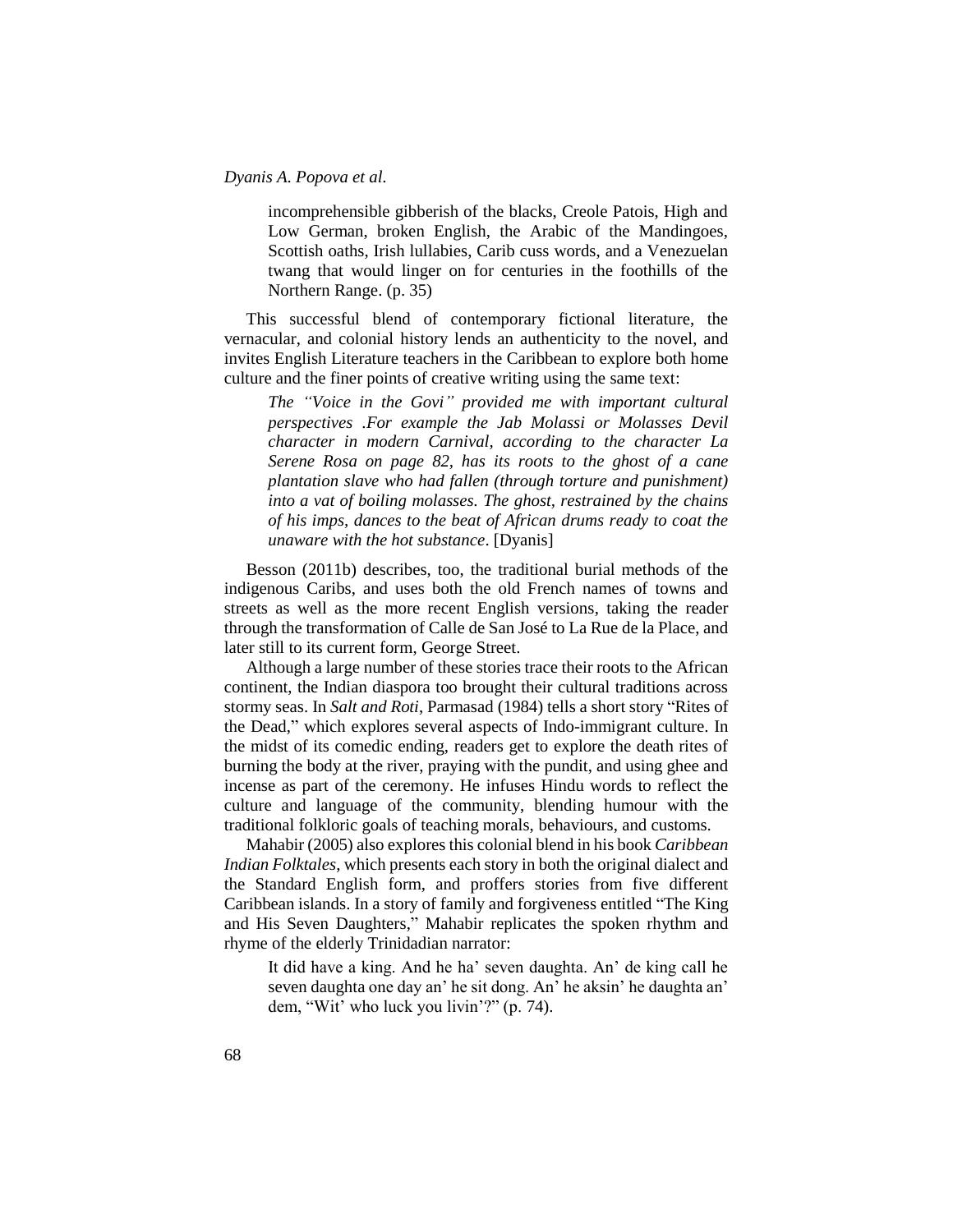Then he re-writes the narrative in Standard English, facilitating the goal listed on the back cover of being able to use the book to promote multicultural understanding, and as a language and literature textbook:

There was once a king who had seven daughters. One day he called his seven daughters, and when they came, he sat down and asked them, "With whose grace are you living?" (p. 76)

# Dyanis adds:

*I found particular delight in how Mahabir, in the story "Churi's Deception," used code switches between English and Hindi, connecting ancestral and colonial languages. We need to see more of this, even in our vernacular/indigenous music like Parang or Chutney.* [Dyanis]

Classic legends and folklore can also be used to explore culture and language, but they are better representations of our past than our present. Besson (2011a), historian and folklorist, while sharing traditional folktales, also provides the reader with much historical context. He shows how so many of these stories connect to the hardships of colonial life and the dangers of travelling through lawless colonies at night. Many of the stories have warnings of night-time dangers.

NALIS (2011) documents Indo-Trinidadian folklore that is distinct from the more common stories discussed above. These stories may be significantly more popular within the Hindu community than within the general Trinidadian population, but this distinction could be due to the fact that many Hindu communities remained relatively isolated into the  $20<sup>th</sup>$ century. We can read about the protector of the land, *Dee Baba*, who takes the form of a colonial slave master (a white man on a black horse), and the appropriate offerings for his protection. This story is a great example of how tales brought from India were adapted to reflect the realities of their new society. Could this imagery have been due to the tensions initially experienced between former slaves and newly arrived indentured labourers?

We contend that teachers and students as learners can create a space for dialogue around many of these representations, with the intent of coconstructing meaning. Deborah shares an important perspective:

*As the written history of slaves and indentured labourers is sparse, this type of critical reflection and analysis of local folklore can allow students space and time to explore the traditions of their ancestors, how those traditions affected colonial life, and how they still affect our contemporary society*. [Deborah]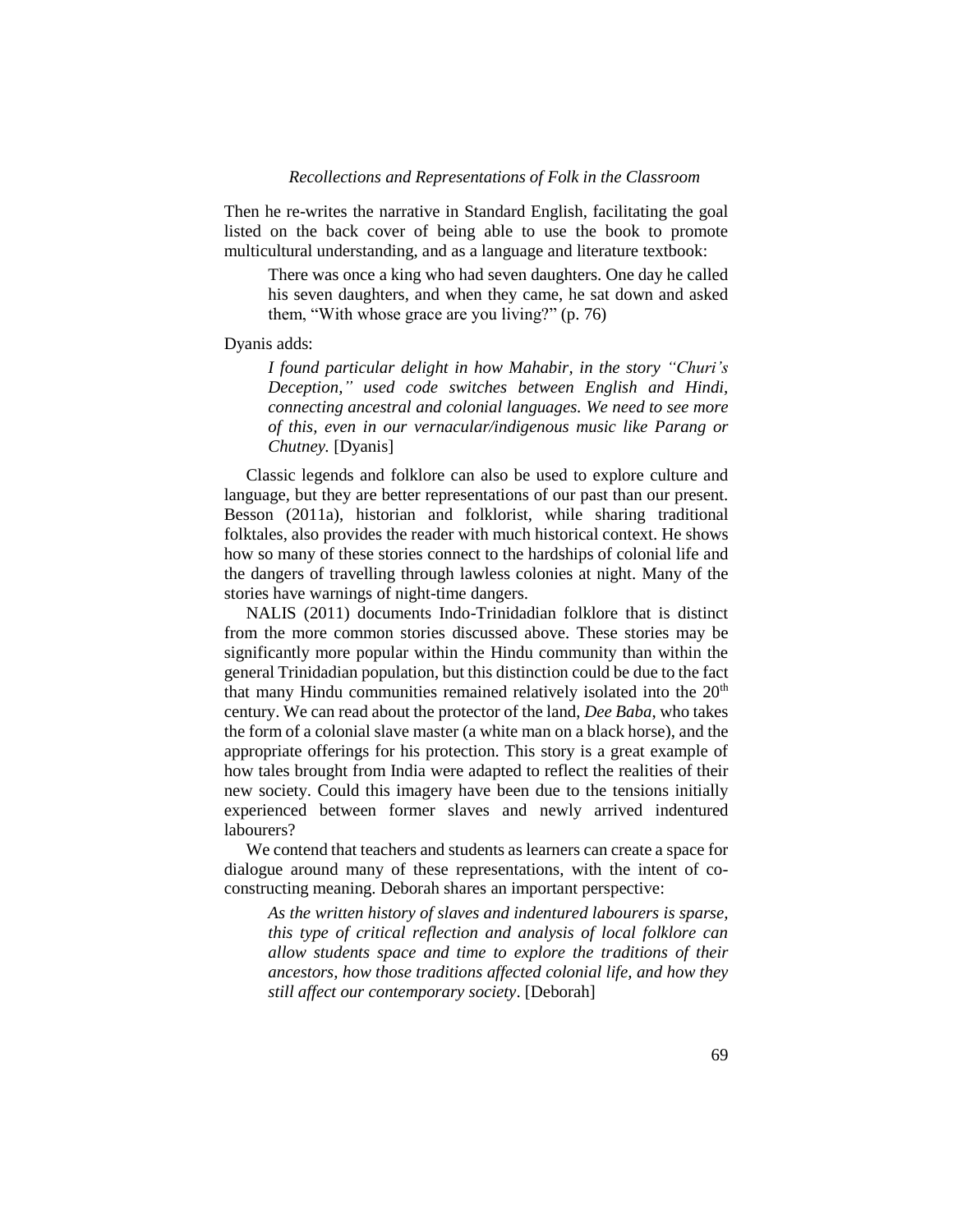# **Community Building**

Caribbean folk narratives incorporate the spoken, written, and performance arts. Not only can students explore the art form of storytelling, they can also enhance these readings with interpretations and the use of actors, as with the Idakeda projects, thus recreating the story's most intriguing visual effects. In addition, the written form of the stories can facilitate student understanding of both creative writing and the role and forms of dialect within colonial and post-colonial times. Students can gain appreciation for both the oral and written vernacular as a cultural tradition and art form, rather than as something that must be altered and gentrified for public consumption.

Paul Keens-Douglas and Miguel Browne are two well-known contemporary Trinidadian poets and storytellers who are continuing this art form and are good models of the artistic applications of creole culture and language. Both men actively use the vernacular in their poetry, highlighting the sound structure in the dialect and attempting to capture the "tonal quality of [Caribbean] expressions without which so much of our telling would be lost" (Browne, 2001, p. 4). The rhythm and tone of both Keens-Douglas' standard and vernacular English echo throughout our childhoods, and his stories have become entwined with Trinidadian culture, extending into his annual Talk Tent, with its motto *Talk is Art.*  Talk Tent provides a forum for talk artists to highlight a variety of oral traditions and continue telling stories that would otherwise be lost to time. Browne (2001) explores and supports the idea of dialect as art form in his poem *Trini Talk:*

But of all de special talents dat we Trinis possess, Is de way we talk dat ranks us among de bes . . . . . . Look at de many words dat we Trinis create, Jus' to make it easier for us to communicate. Words like bobbol, skylark, commess and bobolee, Are words dat yuh cah find in any English dictionary. Coskel, boobooloops, lahay and dingolay. Mou Mou, bazodie, jagabat and tooltoolbay. So when yuh fat or overweight, we say yuh obzokee. And when something small, we say chinkey instead. And we say tabanca when a woman tie up a man head. And a person who lazy, we call dem a locho. And an inquisitive person is simply a maco . . . (Browne, 2001, p. 11)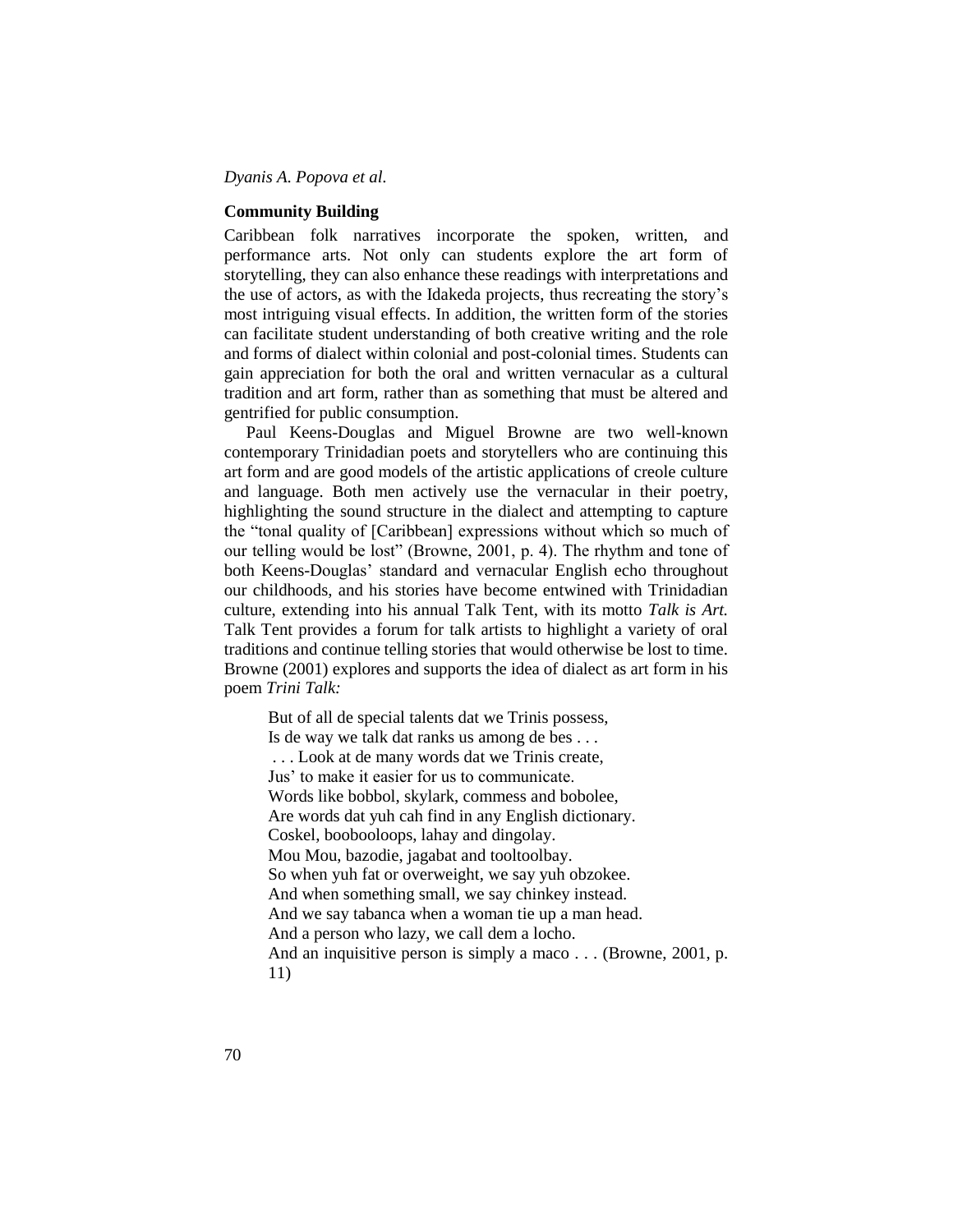Then, too, hearing and discussing the folktales that apply to your own community is just as stimulating. Lisa, on reading the story about Couva in Haynes (2010), shares:

*. . . living in Couva and going to south regularly I cannot help but remember the story she wrote about it . . . the love story about a sugar plantation owner's daughter and the worker. It reminds me that people lived and died where we travel everyday . . . the bigger picture.* [Lisa]

The authors of the narratives we considered are among many others who have combined the art of spoken word and the rhythm of local dialect into an art all its own and a symbol of national pride. Folk narratives, then, whether relating to traditional supernatural tales or contemporary literature, lend themselves to political commentary, providing a similar forum for artists to share personal perspectives or the general sentiments of the *folk*. For example, Antonia shares:

*Further benefits include critical thinking, as students are required to think deeply about what is meant by the story, as most can't be taken literally. I have used approaches embedded in dramatic strategies that might involve role-play, reading theatre, music, and even dance. Recently I have been exploring the character the Midnight Robber using student and teacher constructed narrative that exaggerates while bringing attention to important issues*. [Antonia]

Exploring the realm of crime and politics, a character in Edmund Narine's (2011) short story expresses the sentiment that "everybody blaming the government for crime, but nobody looking at what they as individuals doing about crime. Crime is not only the government problem, crime is everybody problem" (p. 51). The reader is then drawn into community negotiations on the process necessary for changing their socioeconomic circumstances. Stories such as these reflect the turbulence of the times and the reality of actualizing social change; they can lend voice to the unspoken, and provide a foundation for dialogue, the development of community, and important morality and values. Lisa elaborates:

*Most of the folktales are stories that carry a moral with it, like being honest, being generous, etc. These are values that are incorporated with our Health and Family Life Education syllabus in Trinidad. These stories can help teachers pass on these virtues. In "Sapotee Soil," in particular, the stories are based in different parts of Trinidad. The author allows the reader to get a map of Trinidad and*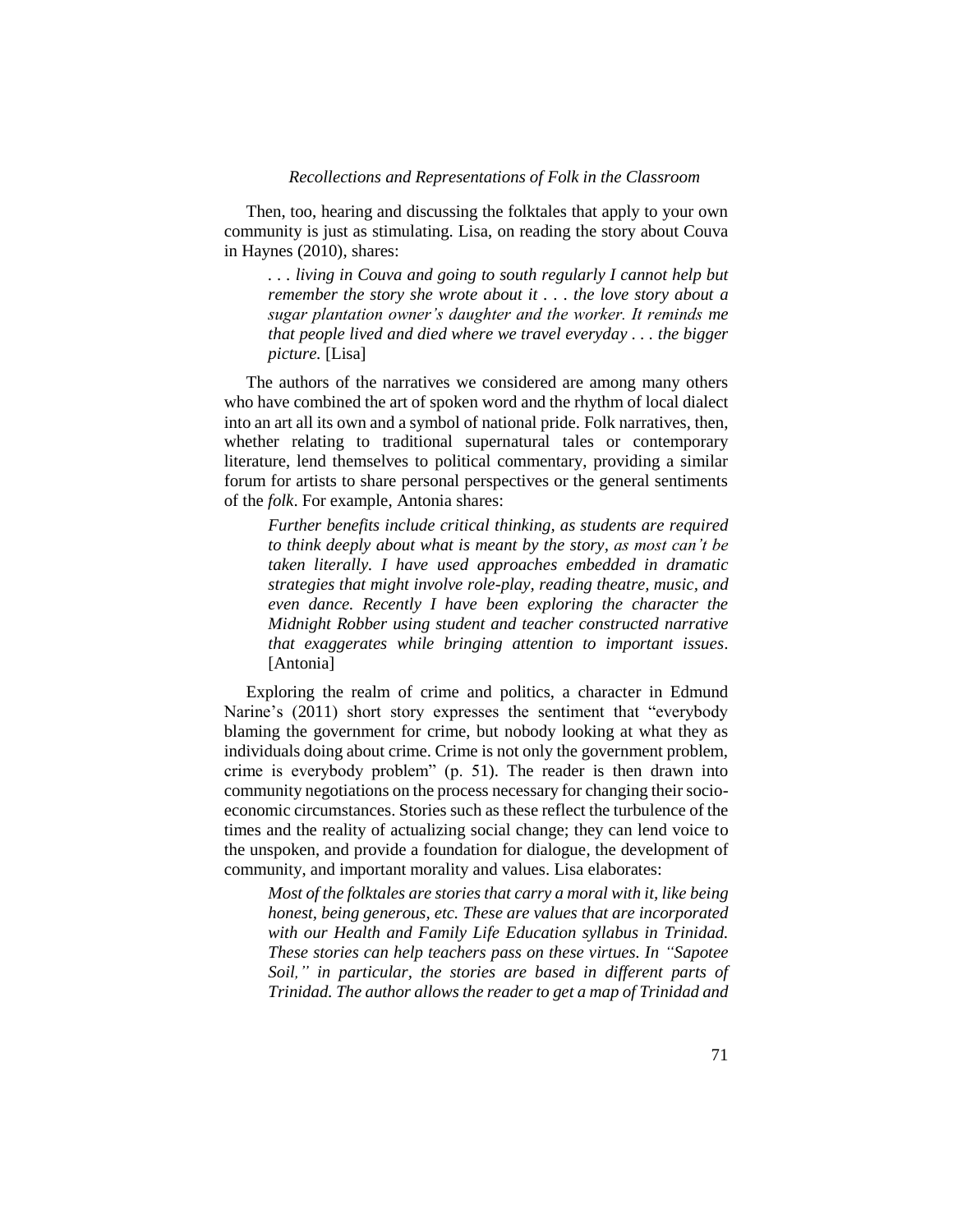*locate the places the stories took place. So folklore can be taught in collaboration with Social Studies.* [Lisa]

# **Transformative Potential**

Discussions of history, culture, and language alone will not lead today's youth on a path to critical consciousness. The goal is not reached just because the learner feels connected through their participation, and is able to engage in critical analysis and collective discourse. More than just having an exciting look at history and culture, and maybe a moving discussion, how can we take the next step toward contemporary social change? How can we support students as they discover their own transformative potential, while simultaneously discovering that power in ourselves? Critical consciousness itself is not the end goal. This process of transformation is an essential part of critical consciousness as we, as individuals and as a community, move towards social change. Freire (1970) notes that the type of action we adopt is directly related to the way we perceive ourselves in the world. Before we can encourage social change, we must look critically at our perceptions and the direct and indirect messages learned through the stories—both fictional and nonfictional—of our histories.

Social change in itself is quite a broad topic and a potentially daunting endeavour. Investigating the ways in which our folk narratives present and influence our realities can help us to determine the direction to take and the steps we need in order to get there. The actions needed as we move toward transforming our realities are specific to the community in which we reside. There is no magic formula but, rather, this process unfolds through critical thinking and open dialogue. Towards deciding which topics warrant a discussion regarding this potential social change, Dennis suggests that:

*What is needed to nurture and sustain the transformational potential is a level of analysis illustrating and requiring an even deeper look at the possibly hidden or lost messages in textbooks and popular media. Consider, for example, the story of "How the Agouti Lost its Tail." This can be revisited as a story of marginalization, desperation, and resistance. It's not just about the comedic. It can be about power, gender, disability, and inclusion . . . it is about our desire to belong, to not be excluded*. [Dennis]

This approach, along with active problem posing (Freire, 1970), will promote the idea of teachers and students as co-researchers exploring the world through the curriculum. As discussed above, problem posing rejects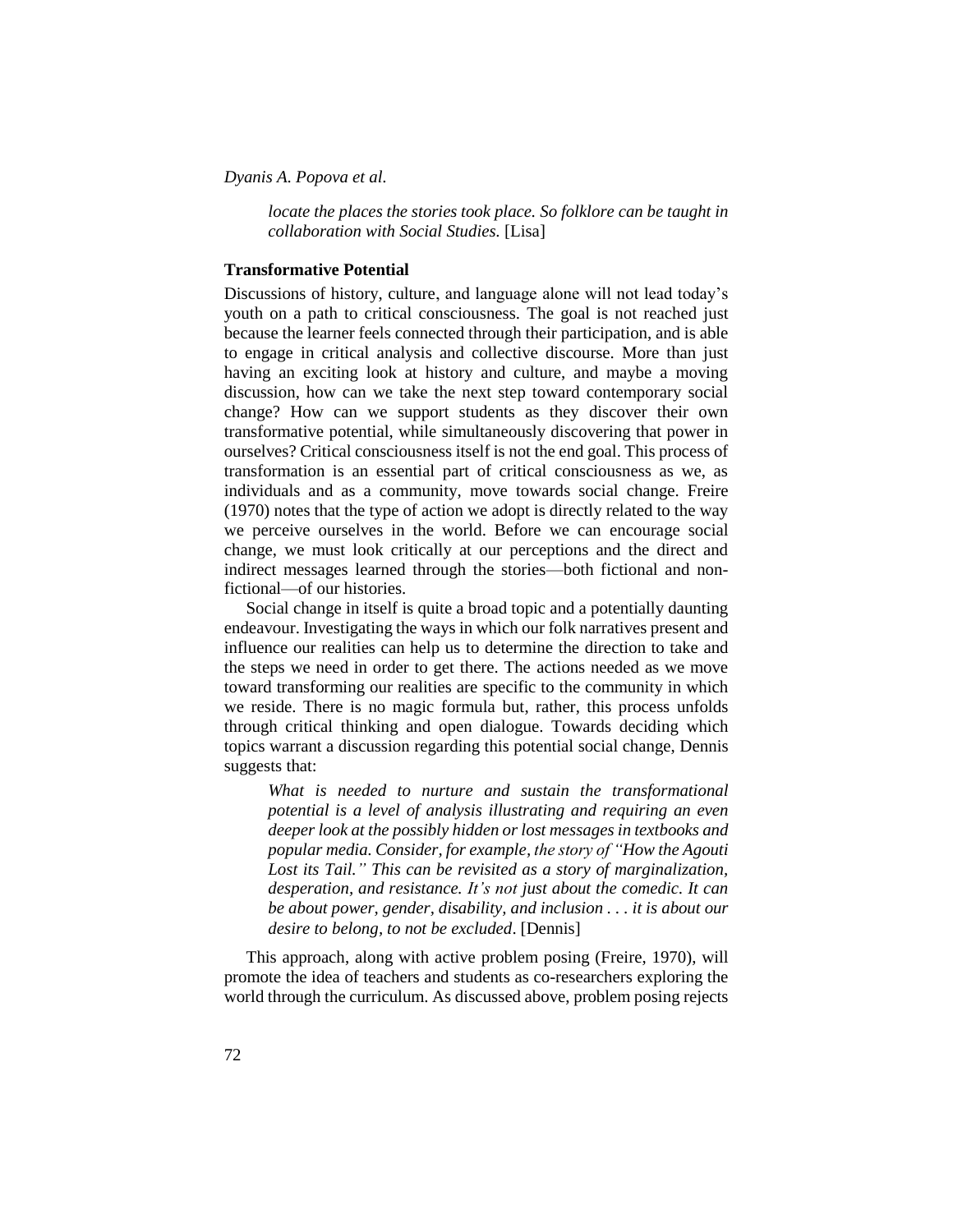the notion of the teacher transferring information to students, but rather fosters critical questioning, discussion, and analysis.

Rather than just noting the physical and role descriptions of the legend of Papa Bois, father of the woods, and the French connections indicated by his name, teachers and learners can look at the finer details of the full legend and the fact that in older versions of the folktale, Papa Bois was noted as having arrived on the island as a man with no name or one that was suppressed or unknown. This story mirrors the advent of the African slaves on our shores, and can be explored further to include the connections between those peoples and the land on which they worked, lived, and sometimes hid.

As an additional example relating to this process, Dyanis asserts:

*Instead of the teacher telling students how that is culturally relevant, he/she can participate as a learner in a discussion about the meaning(s) of namelessness as it relates to the story, to the island's colonial history, and potentially to contemporary society. What about the role of the Catholic church, or religion in general, as saviour in the stories of the unbaptized Douens, or the message and histories behind the vilification of women in the stories of the La Diablesse, Soucouyant, Churile, and Saapin, just to name a few?* [Dyanis]

Potential topics for discussion abound and can even go beyond analysis of the actual content to include the language used in the writing of these tales at various stages in Caribbean history. How and why does the use of the vernacular change in versions of classic literature, or even more contemporary novels? What are the cultural values inherent in the use of the vernacular as an art form? How are other, smaller community groups represented, if at all? Developing critical consciousness through the use of folk narratives in the classroom can foster the opportunity for students at any level of schooling to use these creative tales for critical analysis of society past and present, the discussion of connections to their contemporary lives, and the presentation of options for change.

# **Discussion and Implications**

Having recalled their childhood experiences of folktales, and after considering the lessons they associate with these recollections, the coresearchers set about reading a collection of 15 folk narratives. These comprised literary collections of folktales and folklore referenced fiction. The co-researchers, all teachers, considered how these narratives might be used in their classrooms (Hamer, 2000).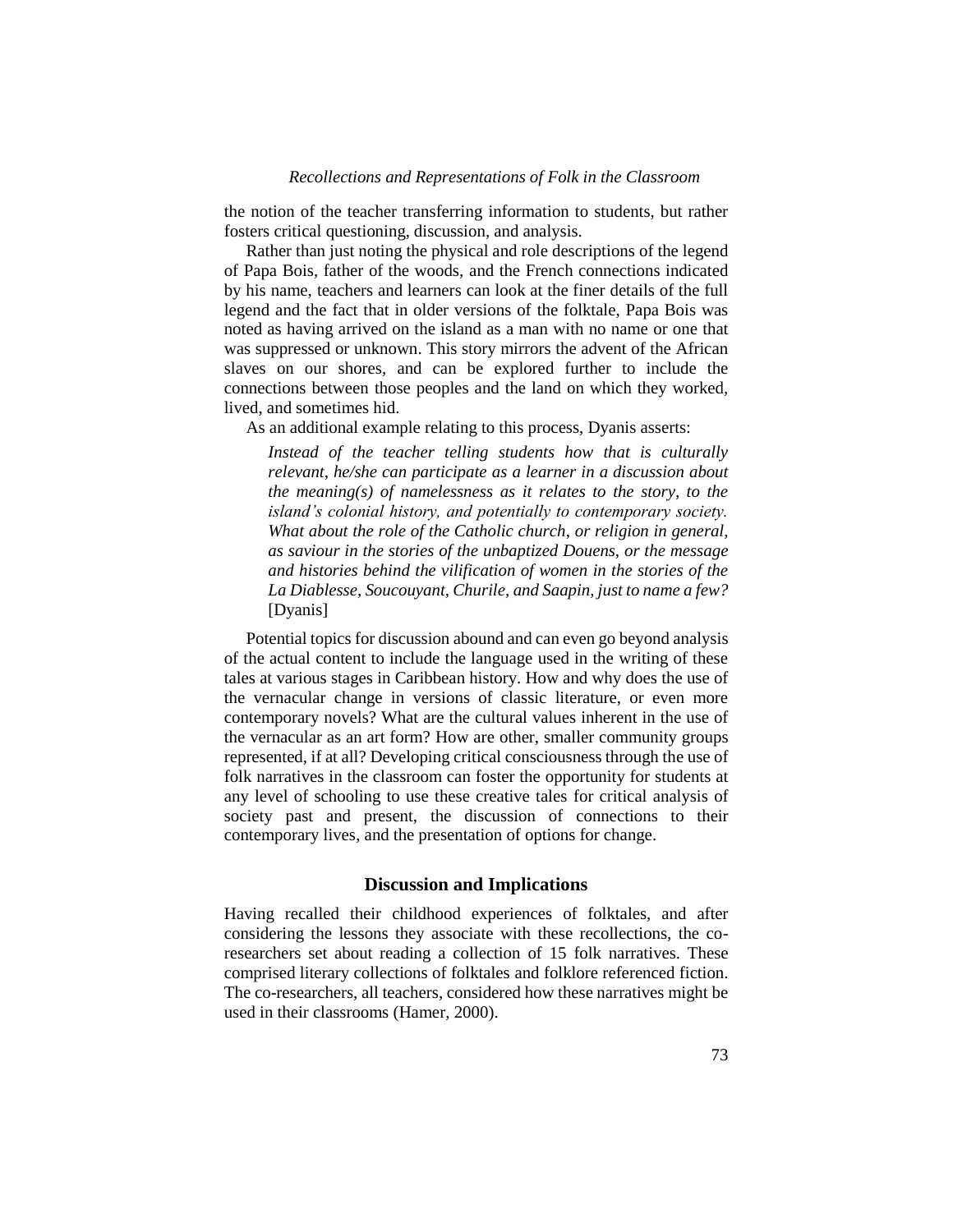The co-researchers unanimously agreed that the very reading of the narratives proved invigorating. Further, as these apply to teaching, they felt inspired and shared the perspective that using such folk narratives foster opportunities to engage students through humour; enhance communication and storytelling; and contribute to a sense of identity, cultural enrichment, and historicity. These also provide a space through which students can explore narratives for reading and comprehension, as they relate and refer to contemporary society and potential social change. Students can explore historical perspectives, often unwritten or underaddressed, towards *knowing* themselves (as individuals and community members). The narratives might also limit the new colonization developing through the overwhelming popularity of American pop culture (Haynes, 2011). The Idakeda group and Eintou Springer's efforts at cultural education through Anansi and other dramatic forms provide examples of how such performed folk narratives can engage students and facilitate both critical thinking and educated citizens (Gordon, 2011; Springer, 2011).

Folk narratives not only have the potential to redefine community, they also provide "an inherently interdisciplinary body of authentic context and skill-building methodologies of documentation and analysis" (Bowman, 2006, p. 69) that can be integrated into existing curricula and educational outcomes. Ivey (2011) notes that rarely a day goes by without noticeable benefits of having a knowledge and understanding of folklore in his life. He asserts that folklore plays an important role in the development of thinkers and activists.

Connected to unearthing one's position in the current social culture, we assert that critical analysis, collective discussions, and problem posing are essential to the development of this local consciousness, and that the use of folk narratives is an appropriate, culturally relevant pedagogical tool. This method of instruction should not be reduced to a "process of socialization in enlightenment thinking" (Margonis, 2003, p. 149), as we are not telling students what and how to think but, rather, participating in the construction of knowledge. Though much more exploration is needed, we feel that using local and online resources like Cultural Arts Resources for Teachers and Students (C.A.R.T.S) can be beneficial to all participants (http://www.carts.org/). As a path to awareness of self and community, folk narratives are indispensable as new generations navigate their role(s) in a changing global climate.

We invite our colleagues on the front line of classrooms to embrace folk narratives, such as those we considered, as a means of engaging students. We remind them that education is more than just high-stakes testing. It is about understanding who we are, where we have come from,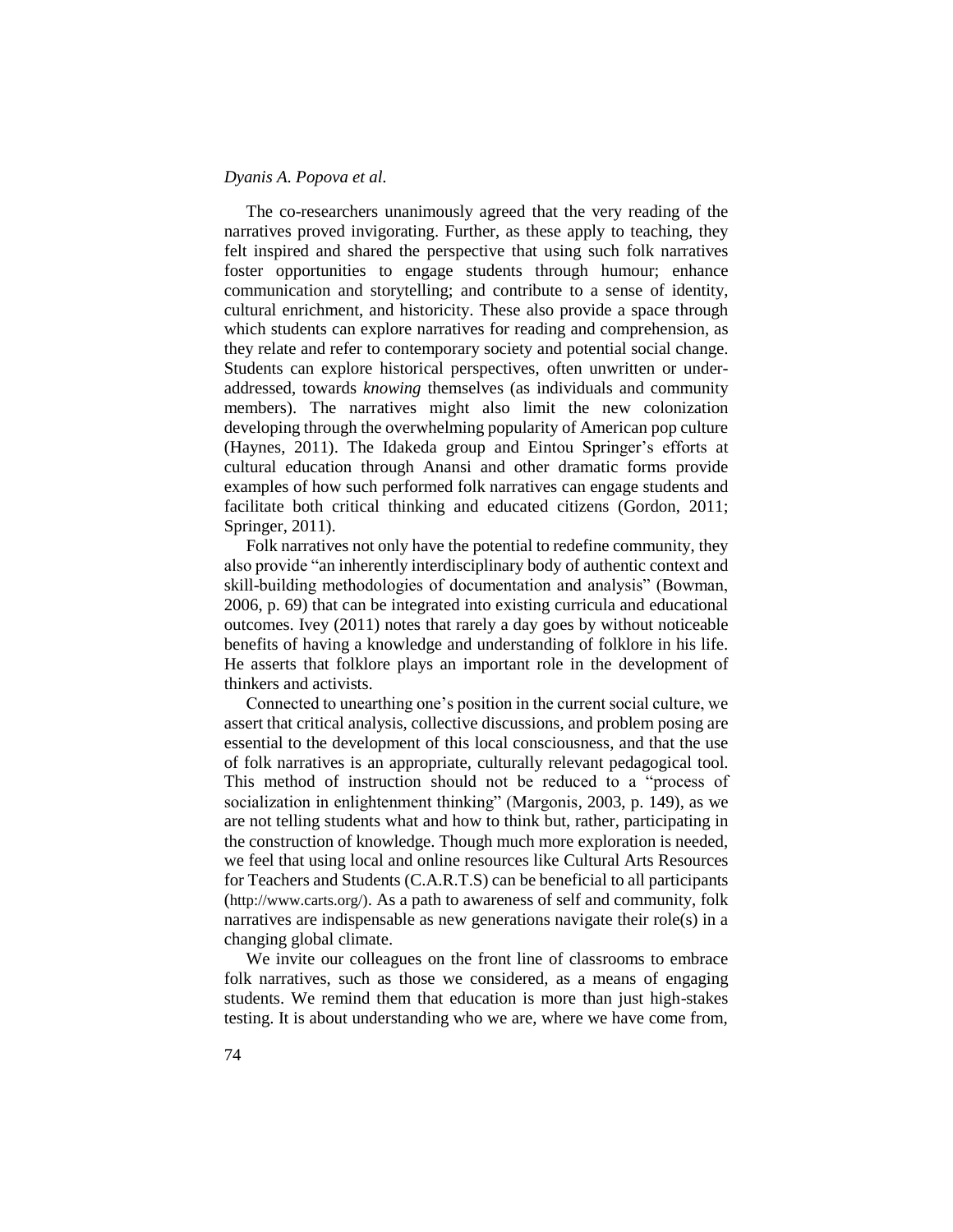where we are going (Hamer, 2000). It's about valuing others, connecting to our ancestral and contemporary culture, community building, and our sense of self and identity (Chevalier, 1995). Folk narratives, including the lyrics of calypsoes and rapso, need to be archived and accessed. While some rapsos can be acquired via the 3 Canal website (http://www.3canal.com/) and spoken word via the 2 Cents Movement (https://www.facebook.com/The2CentsMovement), community-generated memorized narratives, and the lyrics of folkloric characters like the Midnight Robber are still elusive. These narratives, along with literacy skill development (Herrero (2006), production skills development and performance, are all transformative opportunities to be grasped. We argue that folk narratives offer a means of enhancing student engagement and achievement (Ezeigbo, 2013).

#### **References**

- Aboud, J. C. (2004). *Lagahoo poems*. Leeds, UK: Peepal Tree Press.
- Abrahams, R. (1963). Folklore in culture: Notes toward an analytic method. *Texas Studies in Literature and Language, 5*(1), 98–110.
- Accioly de Amorim, A. C. (2009). Literacy and numeracy in select countries of the Caribbean. In Inter-American Development Bank Regional Policy Dialogue on Education & Caribbean Development Bank, *Literacy and numeracy in the Caribbean: Report of the Caribbean Subregional Meeting, Dec. 2–3, 2008, Bridgetown, Barbados* (pp. 44–94). Washington, DC: IDB. Retrieved from http://www.iadb.org/en/publications/publication-detail,7101.html?dctype= All&dclanguage=en&id=20551%20
- Anatol, G. (2000). Transforming the skin-shedding soucouyant: Using folklore to reclaim female agency in Caribbean literature. *Small Axe: A Caribbean Journal of Criticism*, *7*, 44–59.
- Auld, M. (2007). *How Anansi became a spider*. Retrieved from http://anansistories.com/Anansi \_Spider\_Man.html
- Banks, J. A. (2004). Multicultural education: Historical development, dimensions, and practice. In J. A. Banks & C. A. M. Banks (Eds.), *Handbook of research on multicultural education* (2nd ed.; pp. 3–29). San Francisco, CA: Jossey-Bass.
- Banks, J. A. (2006). *Cultural diversity and education* (5<sup>th</sup> ed.). Boston, MA: Allyn & Bacon.
- Bascom, W. (1965). The forms of folklore: Prose narratives. *Journal of American Folklore, 78*(307), 3–20. doi:10.2307/538099
- Bertoncini, E. Z. (1989). *Outline of Swahili literature: Prose fiction and drama*. Leiden, Netherlands: E.J. Brill.
- Besson, G. A. (2011a). *Folklore and legends of Trinidad and Tobago* (5<sup>th</sup> ed.). San Juan, Trinidad: Paria Publishing.
- Besson, G. A. (2011b). *The voice in the govi*. San Juan, Trinidad: Paria Publishing.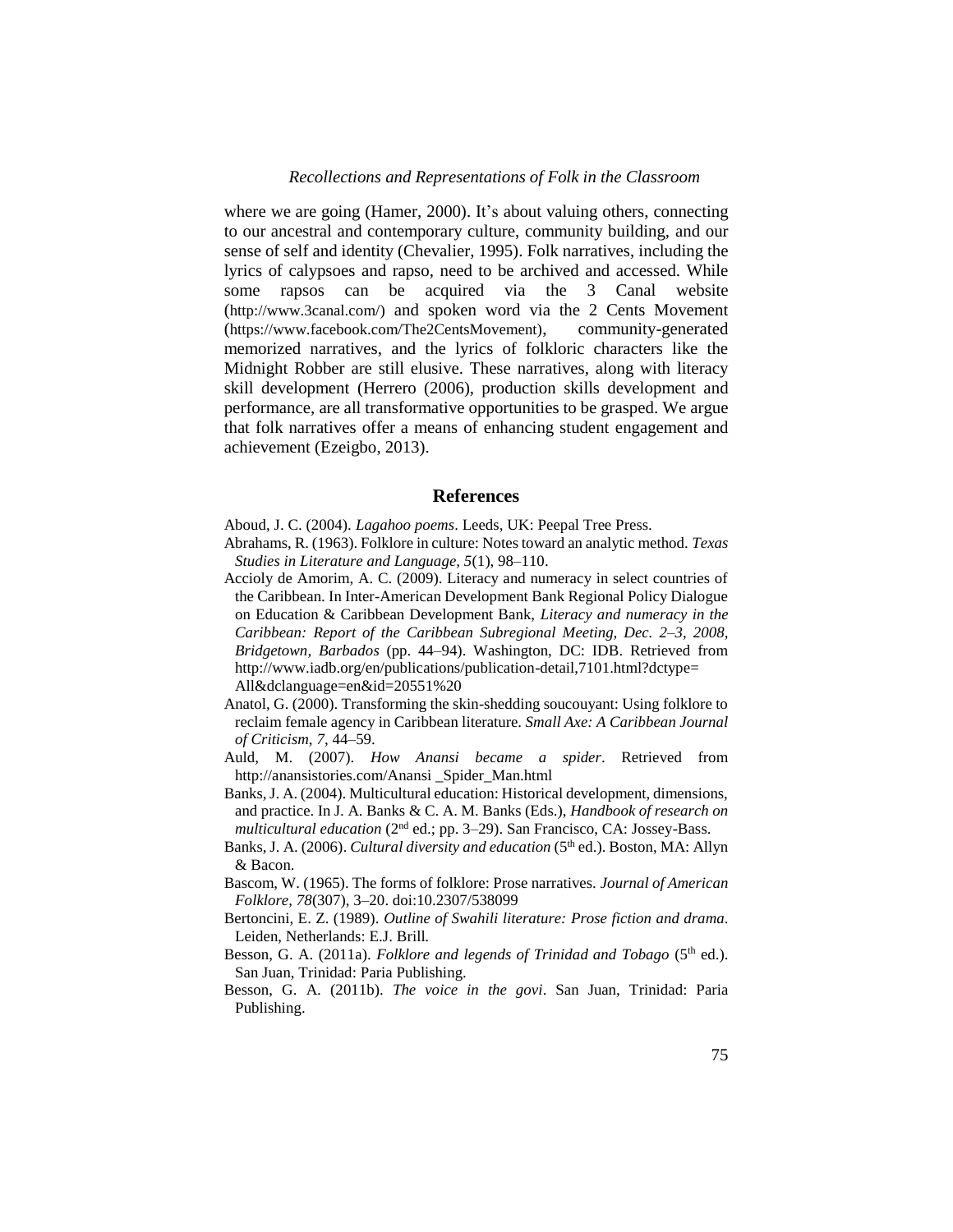- Bowman, P. (2006). Standing at the crossroads of folklore and education. *Journal of American Folklore, 119*(471), 66–79. doi:10.1353/jaf.2006.0002
- Browne, M. (2001). *Trini talk: Dialect poetry and stories* (2nd ed.). Woodbrook, Trinidad: Author.
- CARICOM Commission on Youth Development. (2010). *Eye on the future: Investing in youth now for tomorrow's community* (draft report). Georgetown, Guyana: Author. Retrieved from http://www.caricom.org/jsp/community\_ organs/cohsod\_youth/eye\_on\_the\_future\_ccyd\_report.pdf
- Chase, S. E. (2005). Narrative inquiry: Multiple lenses, approaches, voices. In N. K. Denzin & Y. S. Lincoln (Eds.), *The Sage handbook of qualitative research*  (3rd ed.; pp. 651–679)*.* Thousand Oaks, CA: Sage.
- Chevalier, M. (1995). Maintaining an ethnic identity in school: A folkloric perspective. *[Equity & Excellence in Education,](javascript:__doLinkPostBack() 28*(2), 26–36. doi:10.1080/1066568950280205
- Conrad, D. A., Forteau-Jaikaransingh, B., & Popova, D. (2013). Poetry to rapso: Localized narrative in the classroom, *Caribbean Curriculum, 20,* 1–29.
- Creswell. J. W. (2013). *Qualitative inquiry and research design: Choosing among*  five approaches (3<sup>rd</sup> ed.). Thousand Oaks, CA: Sage.
- Cunningham, W., & Correia, M. (2003). *Caribbean youth development: Issues and policy directions.* Washington, DC: World Bank.
- Descartes, C. (2012). The social construction of demographic variables and parenting styles in Trinidad. *Journal of the Department of Behavioural Sciences 1*(1), 51–70.
- Diemer, M. A., & Li, C. H. (2011). Critical consciousness development and political participation among marginalized youth. *Child Development, 82*(6), 1815–1833. doi:10.1111/j.1467-8624.2011.01650.x
- Dorson, R. M. (1963). Current folklore theories. *Current Anthropology, 4*(1), 93– 112. doi:10.1086/200339
- Ezeigbo, A. T. (2013). The relevance of oral tradition: Folklore and the education of Nigerian youths. *Contemporary Experiences: Journal of African Humanities, 1*(1)*.* Retrieved from: https://submissions.scholasticahq.com/supporting\_files/ 50329/attachment\_versions/50352.
- Freire, P. (1970). *Pedagogy of the oppressed*. New York, NY: Seabury Press.
- Freire, P. (1974). *Education for critical consciousness*. New York, NY: Continuum International.
- Gencarella, S. O. (2009). Constituting folklore: A case for critical folklore studies. *Journal of American Folklore, 122*(484), 172–196. doi:10.2307/20487676
- Gordon, Z. (2011, November 19). Eintou Springer's revised Anansi story. *Trinidad Express*. Retrieved from: http://www.trinidadexpress.com/sundaymix/Eintou\_Springer\_s\_revised\_Anansi\_story-134188938.html
- Hamer, L. (2000). Folklore in schools and multicultural education: Toward institutionalizing noninstitutional knowledge. *Journal of American Folklore, 113*(447), 44–69. doi:10.2307/541265
- Harris, T. (n.d.). The trickster in African American literature. Retrieved from: http://nationalhumanitiescenter.org/tserve/freedom/1865-1917/essays/ trickster.htm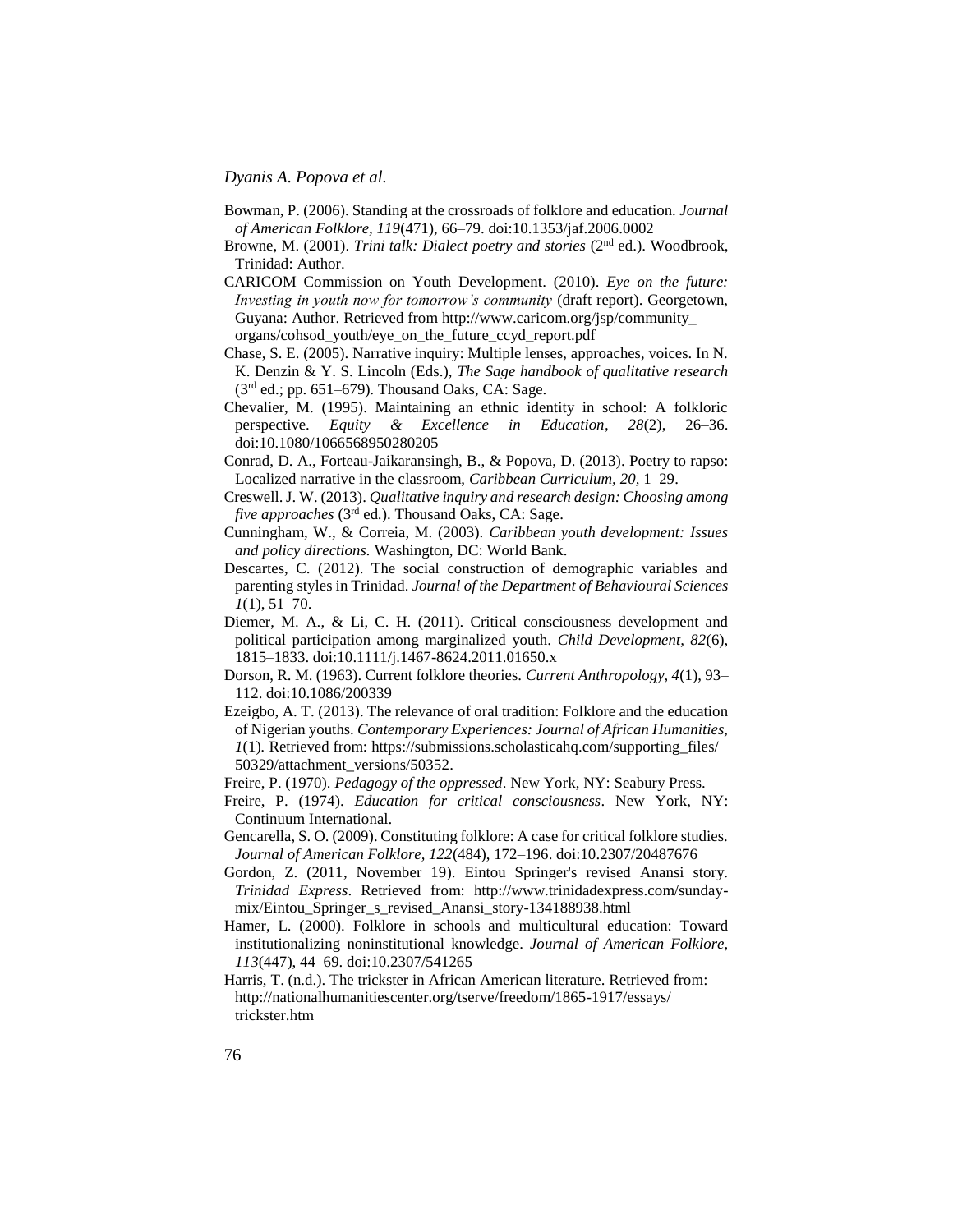- Haynes, J. (2010). *Sapotee soil*. Frederick Settlement, Trinidad: Lexicon Trinidad.
- Haynes, J. (2011). Legends: Recalling, recognizing, modernizing implications for the local curriculum. *Caribbean Journal of Teacher Education and Pedagogy, 2*, 62–68.
- Henry, A. V. (1994). Framing a cross-cultural dialogue in Trinidad and Tobago. *Caribbean Quarterly, 40*(3/4), 84–97.
- Henry, O. (2006). *Dr. J. D. Elder's work in folklore: An overview* (BA study, The University of the West Indies, St. Augustine)*.* Retrieved from https://www.academia.edu/4074245/Trinidad\_and\_Tobago\_Folklore\_- Dr. J.D. Elders Contribution
- Herrero, E. A (2006). Using Dominican oral literature and discourse to support literacy learning among low-achieving students from the Dominican Republic. *International Journal of Bilingual Education and Bilingualism, 9*(2), 219–238. doi:10.1080/13670050608668642
- Hill, D. R. (2007). *Caribbean folklore: A handbook***.** Westport, CT: Greenwood Press.
- Inter-American Development Bank. (2014). *At-risk youth: An urgent challenge for the Caribbean.* Retrieved from http://www.iadb.org/en/topics/education/atrisk-youth-an-urgent-challenge-for-the-caribbean,6649.html
- Ivey, B. (2011). Values and value in folklore (AFS presidential plenary address). *Journal of American Folklore, 124*(491), 6–18.
- James-Williams, D. (2011). An investigation of the impact of Amerindian mythology on Trinidad and Tobago's forest folklores. *History in Action, 2*(2), 1–6.
- Joseph, L. (1994). *The mermaid's twin sister*: *More stories from Trinidad.* New York, NY: Clarion Books.
- Joseph, L. (1991) *A wave in her pocket: Stories from Trinidad*. New York, NY: Clarion Books.
- Kincheloe, J. L. (2008). *Critical pedagogy* (2nd ed.). New York, NY: Peter Lang.
- Lovelace, E. (2004). *Salt.* New York, NY: Persea*.*
- Lovelace, E. (2012). *Is just a movie.* Chicago, IL: Haymarket.
- Mahabir, K. (2005). *Caribbean Indian folktales.* San Juan, Trinidad: Chakra Publishing House.
- Maharaj, R. (2011). *The lagahoo's apprenticeship*. Toronto, CA: Vintage Canada.
- Margonis, F. (2003). Paulo Freire and post-colonial dilemmas. *Studies in Philosophy and Education, 22*(2), 145–156.
- Mbele, J. L. (2000). *Matengo folktales*. Haverford, PA: Infinity Publishing.
- Mustakova-Possardt, E. (1998). Critical consciousness: An alternative pathway for positive personal and social development. *Journal of Adult Development, 5*(1), 13–30. doi:10.1023/A:1023064913072
- NALIS-National Library and Information System Authority. (2011). *Indian Caribbean folklore spirits.* Retrieved from http://www.nalis.gov.tt/Research/ SubjectGuide/IndianCaribbeanFolklore/tabid/501/Default.aspx
- Narine, E. (2011). *Spirits of the times*. Charleston, SC: CreateSpace Independent Publishing Platform